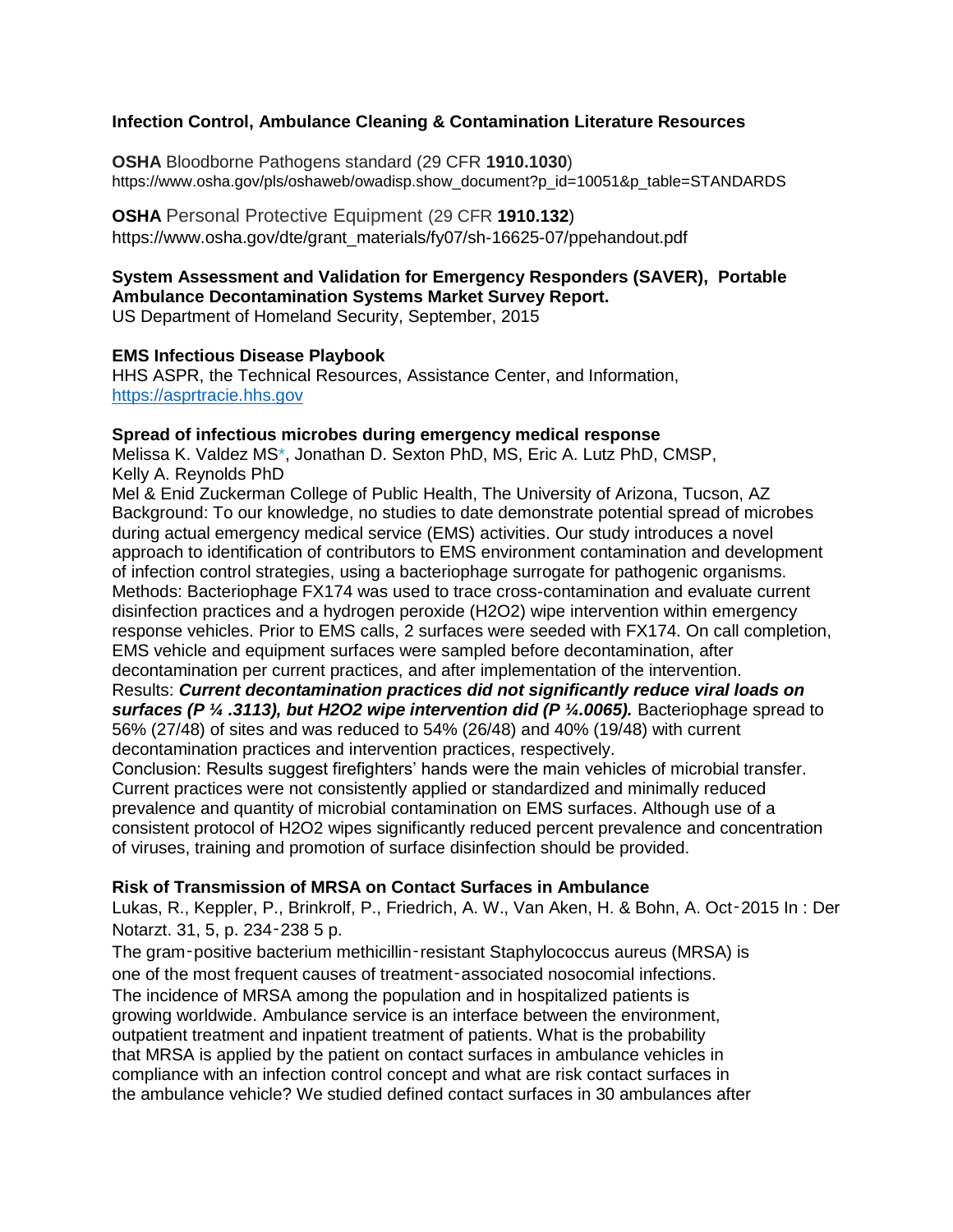transport of a MRSA positive patients. In the control group 15 ambulances were examined after transport with unknown MRSA status. The sampling was carried out before the final disinfection, genotyping of MRSA strains were carried out within the Euregio MRSA‑net project*. In three transports with known MRSA status of the patient we found on four contact surfaces in the vehicles a nosocomial MRSA strain with the same genotype of previously transported patient*. In the control group, we detected an incidental finding of a nosocomial MRSA strain on the disinfectant dispenser. The risk areas identified were all close to the patient and all hand-related areas of the staff. All sampling was carried out before the final disinfection. In 10% MRSA is transmitted from patient to near patient and all hand contact surfaces in the ambulance vehicle. A targeted disinfection, as well as an infection control concept are sufficient to eliminate MRSA transmission on contact surfaces in the ambulance vehicle.

### **PREVALENCE OF METHICILLIN-RESISTANT** *Staphylococcus aureus* **ON THE STETHOSCOPES OF EMERGENCY MEDICAL SERVICES PROVIDERS**

Mark A. Merlin, DO, Matthew L. Wong, MPH, PeterW. Pryor, MD, MPH, Kevin Rynn, Andreia Marques-Baptista, MD, Rachael Perritt, PharmD, Catherine G. Stanescu, MD, Timothy Fallon, BS

# ABSTRACT

**Objective.** The investigation seeks to determine the prevalence of methicillin-resistant *Staphylococcus aureus* (MRSA) on the stethoscopes of emergency medical services (EMS) providers. While stethoscopes are known fomites for MRSA, the prevalence of MRSA in the prehospital setting is not well documented in the literature.

**Methods.** This was a prospective, observational cohort study of 50 stethoscopes provided by consecutive, consenting EMS providers at our academic emergency department (ED). Stethoscopes were swabbed with saline culture applicators and samples were cultured on a commercial MRSA test kit containing mannitol salt agar with oxacillin. After 72 hours of incubation at 37◦C, two emergency physicians and one microbiologist analyzed the plates independently. MRSA colonization was recorded as positive if all three reviewers agreed that colonization had occurred.

### **Results.** *Of 50 stethoscopes, 16 had MRSA colonization, and 16 (32%) EMS professionals had no recollection of when their stethoscopes had been cleaned last.* Reported length of time

since last cleaning was grouped into six categories: one to seven days, eight to 14 days, 15 to 30 days, 31 to 180 days, 181 days to 365 days, and unknown. The median time frame reported since the last cleaning was one to seven days. In the model, an increase from one time category to the next increased the odds of MRSA colonization by 1.86 (odds ratio =1.86,  $p =$ 0.038).

**Conclusions.** In this ED setting, MRSA was found on approximately one in three stethoscopes of EMS professionals. A longer length of time since the last stethoscope cleaning increased the odds of MRSA colonization.

### **A DESCRIPTIVE ANALYSIS OF OCCUPATIONAL HEALTH EXPOSURES IN AN URBAN EMERGENCY MEDICAL SERVICES SYSTEM: 2007–2009**

Mazen El Sayed, MD, MPH, Ricky Kue, MD, MPH, FACEP, Claire McNeil, RN, EMT-P, K. Sophia Dyer, MD, FACEP

**Introduction.** Prehospital providers are exposed to various infectious disease hazards. Examining specific infectious exposures would be useful in describing their current trends as well as guidance with appropriate protective measures an emergency medical services (EMS) system should consider.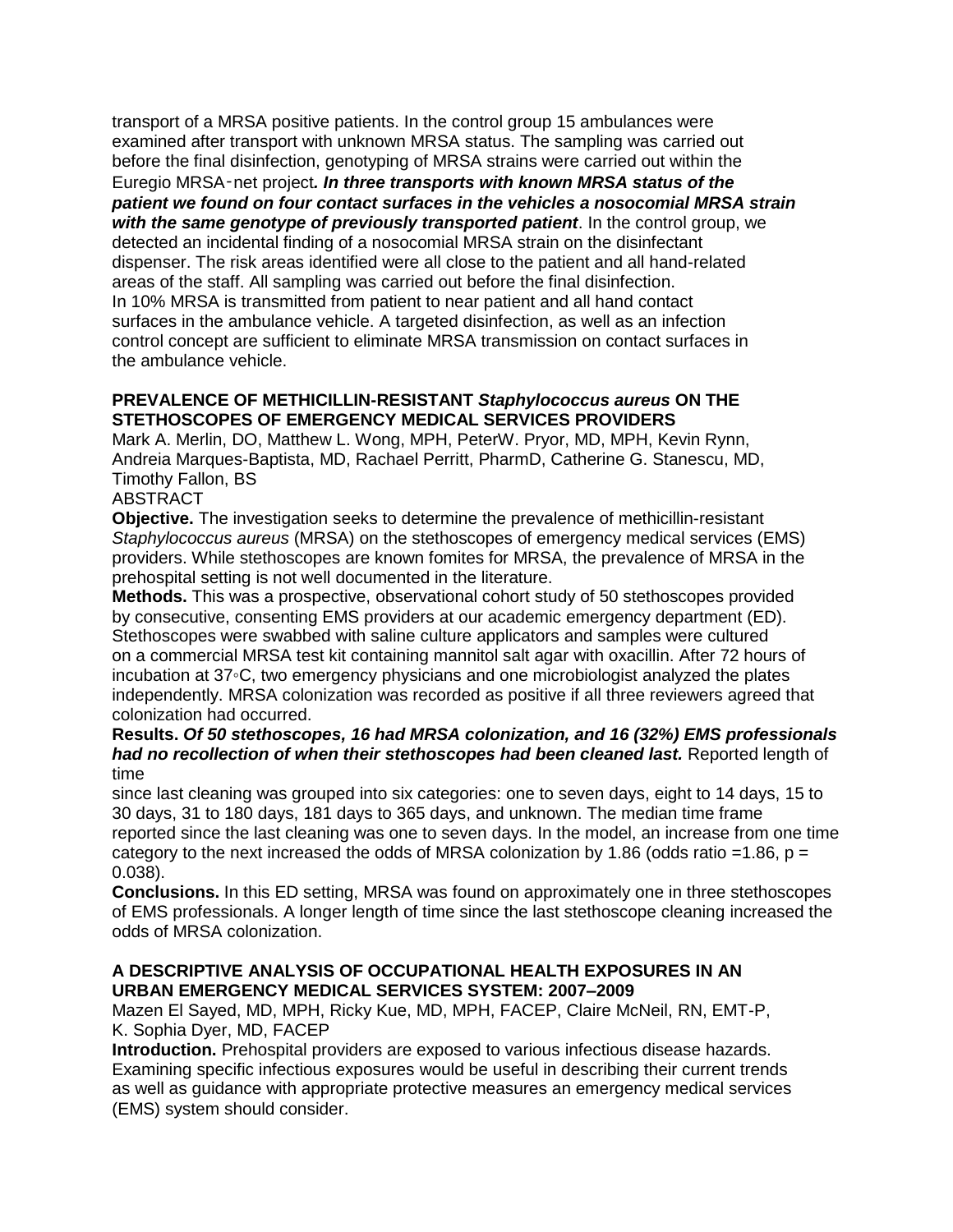**Objective.** To describe the types of infectious occupational health exposures and associated outcomes reported at an urban EMS system.

**Methods.** A retrospective review of all reported exposures was performed for a three-year period from January 1, 2007, to December 31, 2009. Descriptive analysis was performed on data such as provider demographics, types of exposures reported, confirmation of exposure based on patient follow-up information, and outcomes.

**Results.** Three hundred ninety-seven exposure reports were filed with the designated infection control officer (ICO), resulting in an overall exposure rate of 1.2 per 1,000 EMS incidents. The most common exposure was to possible meningitis ( $n = 131, 32.9\%$ ), followed by tuberculosis (TB) (n = 68, 17.1%), viral respiratory infections (VRIs) such as influenza or H1N1 (n = 61,

15.4%), and body fluid splashes to skin or mucous membranes (n = 56, 14.1%).

Body fluid splashes involving the eyes accounted for 41 cases (10.3%). Only six cases (1.5%) of needlestick injuries were reported. Three hundred thirty-two of all cases (83.6%) were considered true exposures to an infectious hazard, of which

177 (53.3%) were actually confirmed. Half of all exposures required only follow-up with the ICO (52.6%). One hundred twenty-seven cases (31.9%) required follow-up at a designated occupational health services or emergency department. Of these, only 23 cases (18.1%) required treatment. *There was a significant trend of increasing incidence of VRI exposures from 2008 to 2009 (6.3% vs. 26.8%, p < 0.001), while a significant decrease in TB exposures was experienced during the same year (22.9% vs. 8.2%, p = 0.002).*

**Conclusions.** Trends in our data suggest increasing exposures to viral respiratory illnesses, whereas exposures to needlestick injuries were relatively infrequent. Efforts should continue to focus on proper respiratory protection to include

eye protection in order to mitigate these exposure risks.

### **Isolation and characterization of methicillin-resistant Staphylococcus aureus from fire stations in two northwest fire districts**

Marilyn C. Roberts, PhD, Olusegun O. Soge, PhD, David No, BS, Nicola K. Beck, MS, and John S. Meschke, PhD

Seattle, Washington

Background: Methicillin-resistant Staphylococcus aureus (MRSA) strains were isolated and characterized from environmental surfaces of two fire stations from two independent districts in the northwestern United States. After the first sampling and before the second sampling, education was provided, additional signage was added, and changes in disinfection protocols were put in place. Nasal carriage of MRSA was determined at the second sampling. Methods: Environmental samples were collected using SANICULT swabs and RODAC plates. Biochemical tests and 16S rRNA sequencing confirmed MRSA isolates. Antimicrobial susceptibility testing was performed, and the mecA gene, multilocus sequence typing, and SCCmec typing were determined by polymerase chain reaction, sequencing, and pulsed-field gel electrophoresis analysis.

Results: MRSA was isolated from 44 of 1,064 samples examined (4.1%) and included USA300 isolates. The same strains of MRSA were found in both the garage (ie, medic and fire trucks and protective clothing) and the living quarters. *Nasal carriage of MRSA from one fire district was 22.5%.*

Conclusion: Community-like and hospital-like MRSA were isolated from the environmental samples. The majority of the nasal MRSA/S aureus isolates were genetically related to the environmental MRSA strains, suggesting possible transmission between personnel and the environmental surfaces. Further research is needed to verify this hypothesis.

# **Environmental Surface Sampling for MRSA in Washington State Fire Stations final report**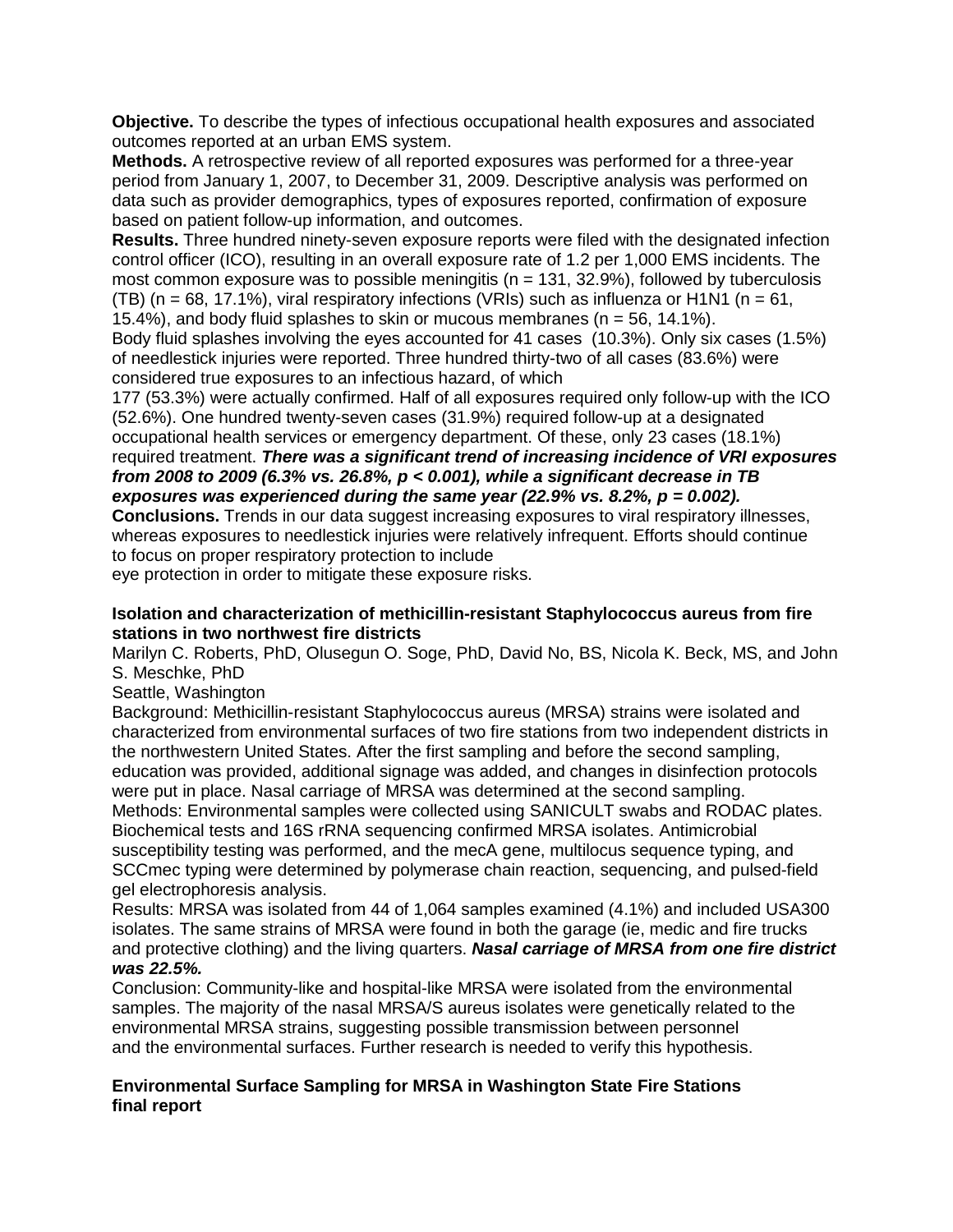Prepared by Nancy J. Simcox, Janice Camp, and Marilyn C. Roberts

*A Collaborative Effort*

University of Washington School of Public Health

Department of Environmental and Occupational Health Sciences

Field Research and Consultation Group

Dr. Marilyn C. Roberts Laboratory

Seattle, Washington

Washington Fire Chiefs

Olympia, Washington

Executive Summary

Methicillin-resistant *Staphylococcus aureus* (MRSA) is a bacterium that is resistant to common antibiotics. MRSA can cause minor or severe skin infections, surgical wound infections, bloodstream

infections, and pneumonia. It can live for weeks or months on surfaces that are not kept clean. MRSA is spread by direct skin-to-skin contact with an active infection or by contact with contaminated shared items and surfaces. Fire service professionals may have a higher likelihood of exposure to MRSA when they come in contact with patients during emergency medical situations. However, for this population, the risk of developing a MRSA-related disease is not known.

The risk of MRSA infections has become an increasingly important concern for firefighters; recent studies have found MRSA on surfaces in fire stations. This service project was coordinated by the University of Washington Field Research and Consultation Group, working in collaboration with Dr. Marilyn C. Roberts, Professor in the Department of Environmental and Occupational Health Sciences (DEOHS).

The goal of the project was to collect environmental surface samples from 30 different fire stations across Washington state to better understand the presence and distribution of MRSA and to help reduce exposure risk factors in fire stations.

Thirty-three fire stations with career-based staff participated in this study. Sampling kits containing all supplies needed to conduct environmental surface sampling were mailed to each station. Fire station personnel collected 653 samples. Eight percent of the field samples (52/653) were positive for MRSA, and **19 of 33 stations (58%) had at least one positive** 

**MRSA sample. The percentage of MRSA positive samples per station ranged from 5%– 35%.** Forty-two percent of the stations had two or more positive MRSA samples. Nine stations (27%) had three to seven samples with MRSA. Sixty-two percent of the positive MRSA samples were collected from the living quarters. MRSA was also found on turnout gear, items in aid cars (work benches, seat belts, and medical bag handles), and fire engines/ladders (steering wheels, door handles, mobile data computers, and arm rests). MRSA was not found in samples from 14 stations.

The average fire station call volume was 151 per week, ranging from 5 to 1800. Seventy-six percent of the stations transported patients for medical services.

Stations were classified into two groups according to the presence or absence of MRSA. In general, policies, practices, and cleaning and disinfecting items did not significantly differ between the two groups.

Many factors appear to contribute to the presence of MRSA on a surface. This project was designed to give general guidance and strategies to fire stations for reducing the spread of MRSA and other infectious diseases.

Each fire station was provided the results of its sampling, educational materials on how to maintain a clean zone in the fire station, and a fact sheet on tools for improving an infection control program. Special attention to infection control policies, work practices, and cleaning techniques are necessary to reduce the risk potential of MRSA transmission.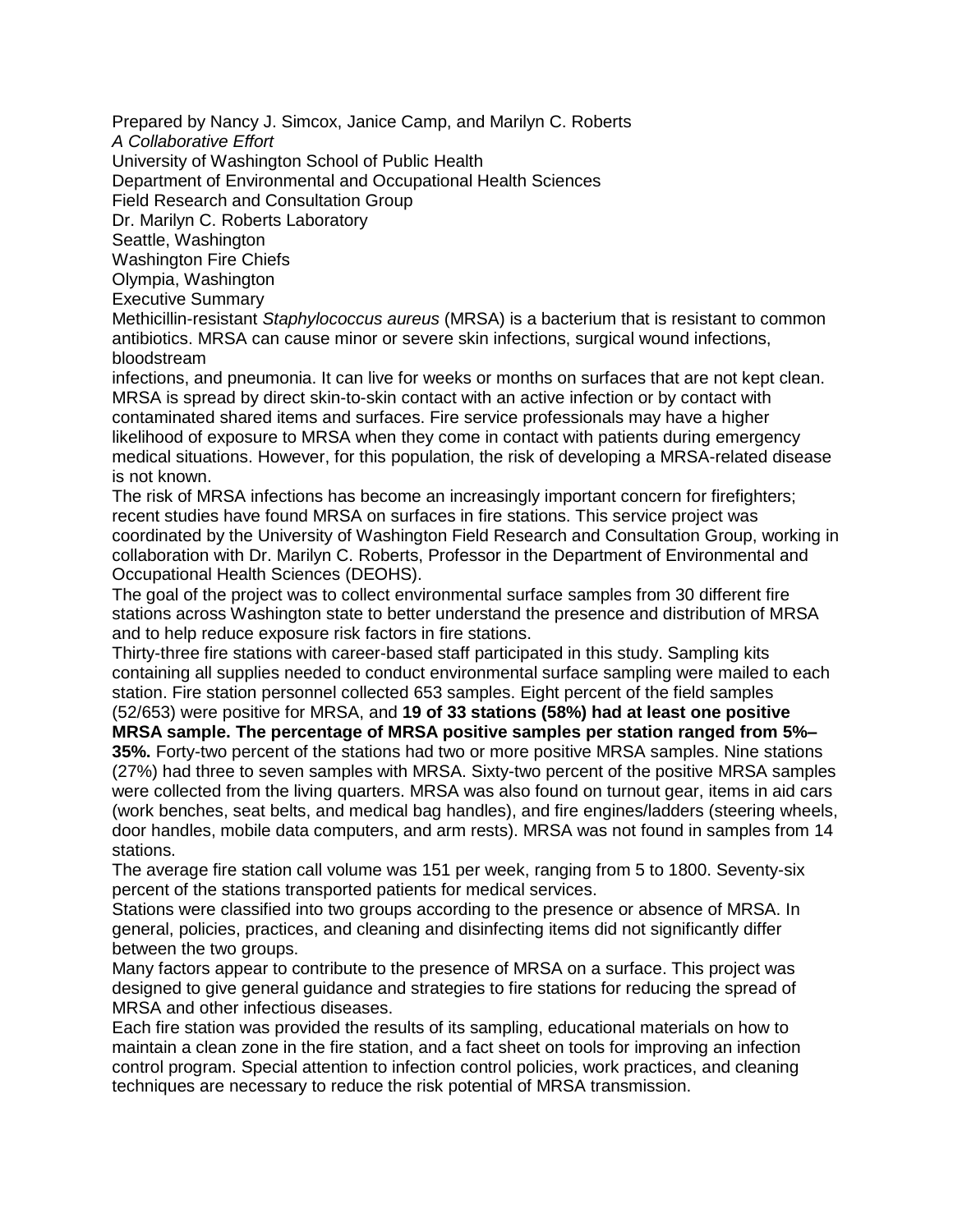### **AN ASSESSMENT OF AMBULANCE INFECTION CONTROL IN AN EMERGENCY MEDICAL SERVICE IN THE ILEMBE DISTRICT OF KWAZULU-NATAL**

By SAGESHIN NAGURAN STUDENT NUMBER: 18651193 A dissertation submitted in fulfillment of the requirement for the degree of Master in Technology: Emergency Medical Care Durban University of Technology Faculty of Health Science Department of Emergency Medical Care and Rescue **ABSTRACT** 

### **Purpose**

The purpose of the study was to assess ambulance infection control in an emergency medical service in the Ilembe District of KwaZulu-Natal, by determining the prevalence of bacteria and fungi in ambulances, including those that are potentially pathogenic, and evaluating the knowledge and practices of staff in infection control.

### **Methodology**

This quantitative, non experimental study used a cross-sectional, descriptive design to investigate aspects of ambulance infection control (IC). A laboratory analysis determined micro-organism contamination of ambulances, and a questionnaire was used to assess the ambulance IC knowledge and practices of 122 staff. All 15 ambulances in the district were checked.

# **Findings**

# *Contamination of ambulances was widespread throughout the district under study, with 13 species of micro-organisms being identified, 10 of which were potentially pathogenic.*

Many respondents were unaware of policies and procedures. IC knowledge, cleaning practices and procedures were generally poor, personal protective equipment was frequently unavailable and staff immunization was inadequate. Challenges were, insufficient time and cleaning resources. Patient body fluid exposures had occurred in 67 (54.9%) of the respondents.

### **Conclusions**

Ambulances have an unacceptable level of pathogenic micro-organism contamination, and may be a reservoir in the transmission of potentially serious infections to patients and staff. There is a need for the development and implementation of evidence-based ambulance IC guidelines. These findings should be carefully considered and all attempts must be made to tackle the problem of ambulance cleanliness and infection control.

# **"MRSA Colonization in EMS Personnel and Equipment as a Risk Factor for Secondary Injury in Ohio Trauma Patients"**

Prepared by

Kurt B. Stevenson, MD MPH

# **Executive Summary**

This study represents the first large statewide analysis of MRSA colonization among EMS personnel and contamination of ambulances. It is unique in that randomly selected agencies in all 10 regions with equal representation of urban and rural sites are included. Thus, the results are

representative of the entire state. The most significant findings are that 50.6% of all agencies had an ambulance that was contaminated with MRSA. This rate is consistent with other studies cited but represents the estimated status across all of Ohio rather than one agency or region. *The MRSA colonization rate of EMS workers is 4.6%, higher that the rate published for the general population but in the range reported for other healthcare settings. EMS personnel with MRSA colonization are more likely to have open wounds, have received antibiotics in the last year, and may have worked longer as an EMS worker.* These data provide support for additional studies such as efforts to increase training in infection control and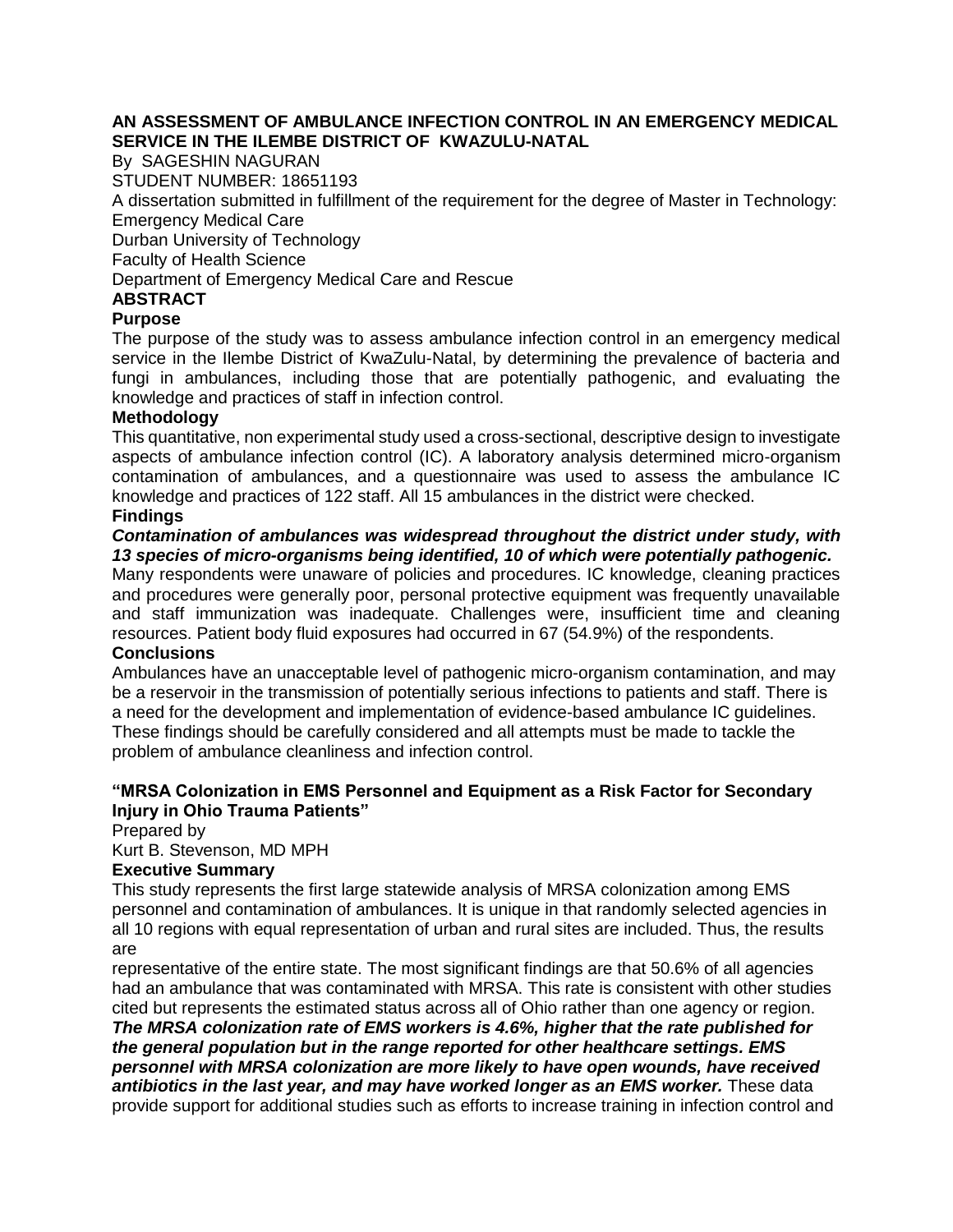environmental cleaning. Molecular epidemiology methods can be applied to determine the actual risk of a patient acquiring MRSA from EMS personnel and equipment and further support interventions to prevent such transmission.

### **Decontamination of rooms, medical equipment and ambulances using an aerosol of hydrogen peroxide disinfectant.**

**Andersen BM1, Rasch M, Hochlin K, Jensen FH, Wismar P, Fredriksen JE.**

### **Author information**

## **Abstract**

**A programmable device (Sterinis, Gloster Sante Europe) providing a dry fume of 5% hydrogen peroxide (H(2)O(2)) disinfectant was tested for decontamination of rooms, ambulances and different types of medical equipment. Pre-set concentrations were used according to the volumes of the rooms and garages. Three cycles were performed with increasing contact times. Repetitive experiments were performed using Bacillus atrophaeus (formerly Bacillus subtilis) Raven 1162282 spores to control the effect of decontamination; after a sampling plan, spore strips were placed in various positions in rooms, ambulances, and inside and outside the items of medical equipment. Decontamination was effective in 87% of 146 spore tests in closed test rooms and in 100% of 48 tests in a surgical department when using three cycles. One or two cycles had no effect. The sporicidal effect on internal parts of the medical equipment was only 62.3% (220 tests). When the devices were run and ventilated during decontamination, 100% (57/57) of spore strips placed inside were decontaminated.** *In the ambulances, the penetration of H(2)O(2) into equipment, devices, glove boxes, under mattresses, and the drivers' cabins was 100% (60/60 tests) when using three cycles, but was less effective when using one or two cycles. In conclusion, an H(2)O(2) dry fumigation system, run in three cycles, seemed to have a good sporicidal effect when used in rooms, ambulances, and external and internal parts of ventilated equipment.* **Further studies need to be performed concerning concentration, contact time and the number of cycles of H(2)O(2). This is especially important for inner parts of medical equipment that cannot be ventilated during the decontamination process.**

**PMID: 16337307 DOI: 10.1016/j.jhin.2005.07.020 J Hosp Infect. 2006 Feb;62(2):149-55. Epub 2005 Dec 6.**

**A preliminary investigation into bacterial contamination of Welsh emergency ambulances.**

**Nigam Y1, Cutter J. Author information**

**Abstract**

**OBJECTIVES:**

**The objective of this regional study across Wales was to perform a preliminary examination of Welsh emergency vehicles to determine levels of bacterial contamination. METHODS:**

**Specific sites within emergency vehicles were swabbed, before and after vehicle cleaning, over a 12 month period, on a monthly basis. All swabs were sent to pathology laboratories for culturing and analysis.**

**RESULTS:**

*Results showed that most sites within emergency vehicles across Wales were contaminated with a range of bacterial species before vehicle cleaning. After vehicle cleaning, many sites in vehicles were still contaminated, and some sites that were previously uncontaminated, became freshly contaminated as a result of cleaning methods used.* **CONCLUSIONS:**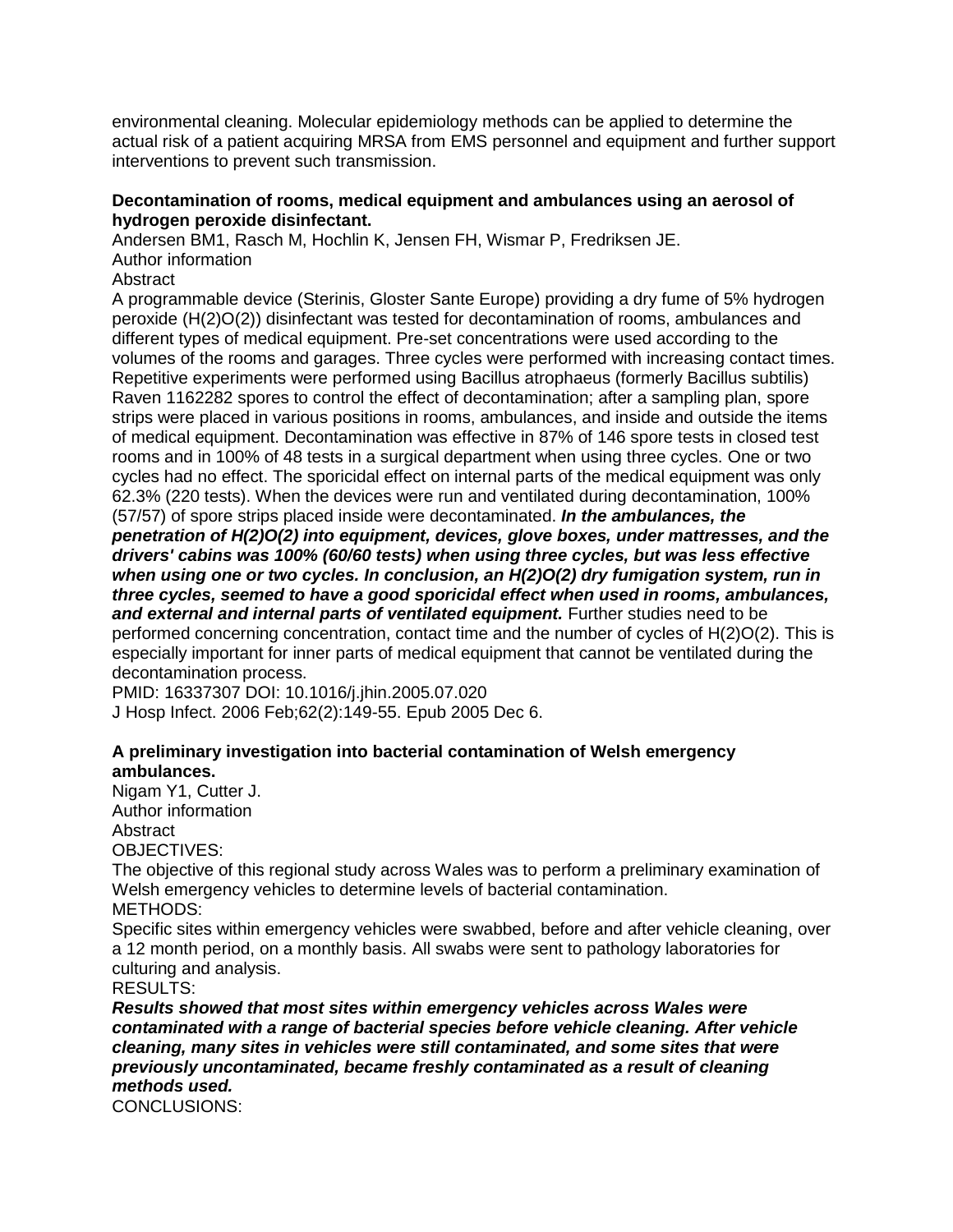**The authors conclude that the Welsh emergency vehicles examined exhibited an unacceptable level of bacterial contamination. This finding should be carefully considered and all attempts must be made to tackle the problem of vehicle cleanliness and infection control. Comment in**

**Steering wheel spin? [Emerg Med J. 2004] PMID: 12954699 PMCID: PMC1726203 Emerg Med J. 2003 Sep;20(5):479-82.**

**Evaluation of ambulance decontamination using gaseous chlorine dioxide. Lowe JJ1, Hewlett AL, Iwen PC, Smith PW, Gibbs SG.**

**Author information**

**Abstract**

**OBJECTIVE:**

**We evaluated gaseous chlorine dioxide (ClO2) decontamination of an ambulance using a variety of bacterial biological agents.**

**METHODS:**

**Spores of attenuated Bacillus anthracis and Bacillus atrophaeus as well as vegetative cells of Acinetobacter baumannii, Mycobacterium smegmatis, and Staphylococcus aureus were exposed to ClO2 gas inside an ambulance. Log reduction in viability was assessed following decontamination using organism plate counts.**

**RESULTS:**

**Ambulance decontamination with ClO2 gas concentrations of 362 to 695 ppm maintained to exposures of 756 ppm-hours with 65% relative humidity (RH) achieved inactivation of all the bacterial agents tested. Decreasing exposure (ppm-hours) and RH (<65%) or restricting air flow reduced inactivation but still achieved greater than 6-log reductions in organism viability. CONCLUSION:**

*Up to 10-log reductions were achieved in an ambulance interior following exposure to ClO2, indicating that gas concentrations needed to mitigate biological agent contamination can be achieved and maintained safely in an ambulance.* **Future studies are ongoing to evaluate gaseous ClO2 in other environments contaminated with biological agents of health care concern.**

**PMID: 23734992 DOI: 10.3109/10903127.2013.792889 Prehosp Emerg Care. 2013 Jul-Sep;17(3):401-8. doi: 10.3109/10903127.2013.792889.**

**Methicillin-Resistant Staphylococcus Aureus Nasal Colonization Prevalence among Emergency Medical Services Personnel**

**DOI: 10.1017/S1049023X13003476 · Source: PubMed**

**Alaa Al Amiry, Ajman University of Science and Technology**

**Richard A Bissell, University of Maryland, Baltimore County**

**Brian J Maguire, Central Queensland University**

**Donald W Alves, Johns Hopkins Bayview, Baltimore, United States Abstract**

**Introduction: The prevalence of Methicillin-resistant Staphylococcus aureus (MRSA) nasal colonization among Emergency Medical Services (EMS) personnel is not well studied. Methicillin-resistant Staphylococcus aureus colonization can be a health hazard for both EMS personnel and patients. The aim of this study was to quantify the prevalence of MRSA colonization among EMS personnel. This study will help the scientific community understand the extent of this condition so that further protocols and policies can be developed to support the health and wellbeing of EMS personnel. Hypothesis/ Problem The hypothesis of this study was that the prevalence of MRSA colonization among EMS personnel is significantly higher than among the general population. Methods: This was a cross-sectional study. A total of 110**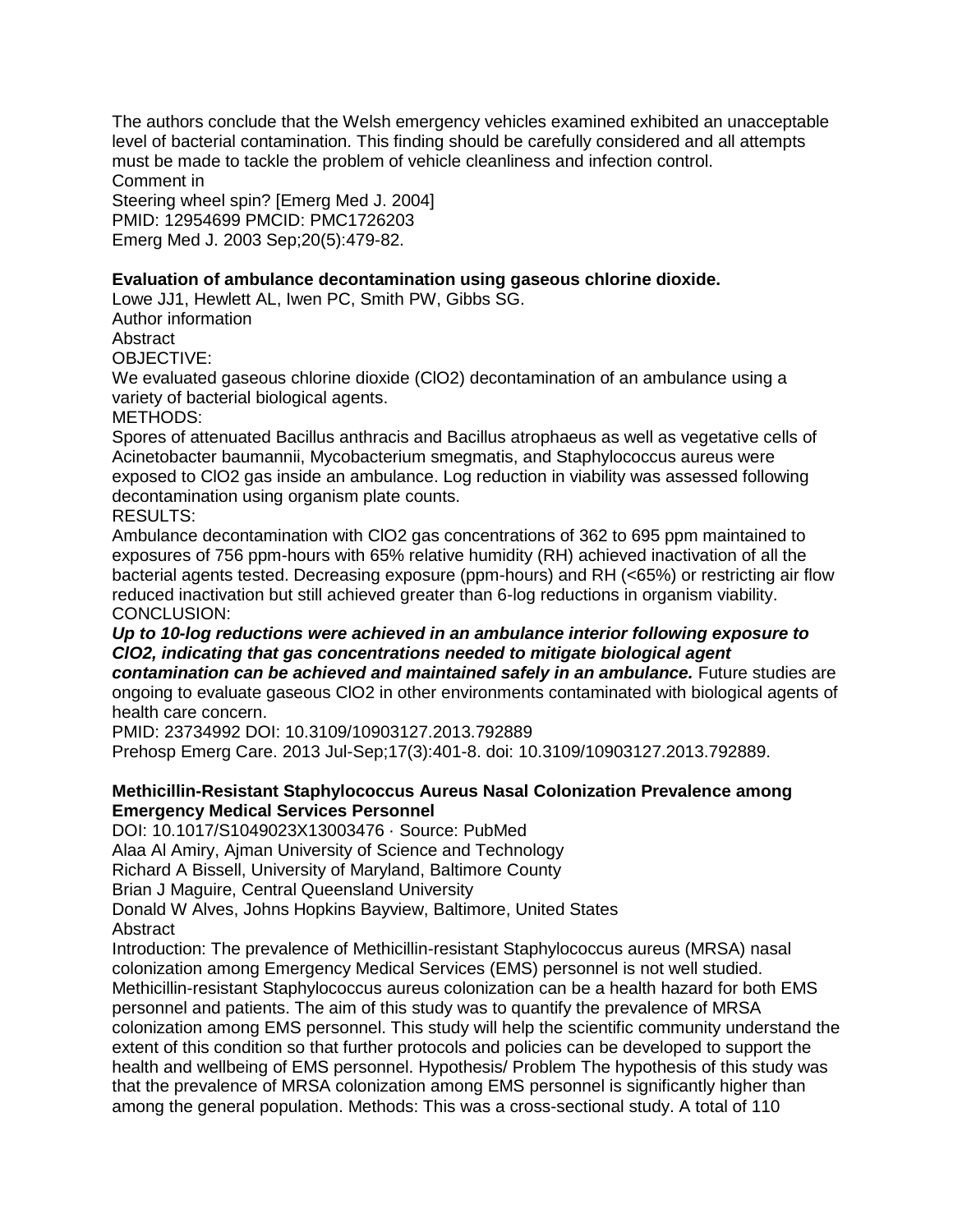**subjects were selected from two major US Mid-Atlantic fire departments. Methicillin-resistant Staphylococcus aureus colonization was detected by nasal swabbing. Nasal swabs were inoculated onto a special agar medium (C-MRSAgar) with polymerase chain reaction testing performed. One-sided binomial distribution at the Study Size 2.0 Web calculator was used. Using the Web calculator, p (H0 proportion) = 1.5%; a difference (H1-H0) 'Δ' = 4.53% can be** detected at  $α = 5%$  and power = 80% with  $N = 110$ . Results: *Samples were collected from 110 volunteers. Seven samples were positive for MRSA, resulting in a prevalence of 7/110 or 6.4% (95% CI, 1.8%-11%; P < .0003) compared with a 1.5% prevalence of MRSA colonization among the general population.* 

**Conclusion: There is evidence that EMS personnel have a higher prevalence of MRSA colonization than the general population. This can be a risk to patients and can be recognized as an occupational hazard.**

**Article in Prehospital and disaster medicine: the official journal of the National Association of EMS Physicians and the World Association for Emergency and Disaster Medicine in association with the Acute Care Foundation 28(4):1-5 · April 2013 with 38 Reads**

**Use of a forensic technique to identify blood contamination of emergency department and ambulance trauma equipment.**

**Lee JB1, Levy M, Walker A.**

**Author information**

**Erratum in**

**Emerg Med J. 2005 Nov;22(11):836.**

**Abstract**

**Using a Kastle-Meyer (KM) technique, the following equipment from the emergency departments of six UK hospitals (four trusts) and three regional ambulance services was tested for blood contamination: extrication ("spinal") boards, cervical collars, straps, box splints, head blocks, and headboards. Only equipment ready for patient use was tested.** *Over half of trauma equipment (57%) tested positive for blood***, including 15% of equipment that was visibly stained with blood. There have been no recorded cases of infection from contaminated trauma equipment but our study has identified the potential risk. Disposable covers for boards, disposable straps, and disposable radiolucent head blocks which are currently available provide a solution but have resource implications.**

**PMID: 16373813 [PubMed - indexed for MEDLINE] PMCID: PMC2564139 Emerg Med J. 2006 Jan;23(1):73-5.**

**Can methicillin-resistant Staphylococcus aureus be found in an ambulance fleet? Roline CE1, Crumpecker C, Dunn TM.**

**Author information**

**Abstract**

**OBJECTIVE:**

**To perform an initial screening study of methicillin-resistant Staphylococcus aureus (MRSA) contamination in an ambulance fleet.**

**METHODS:**

**This was a cross-sectional study of MRSA contamination in an ambulance fleet operating in the western United States in June 2006. Five specific areas within each of 21 ambulances (n = 105) were tested for MRSA contamination using dacron swabs moistened with a 0.85% sterile saline solution. These samples were then plated onto a screening media of mannitol salt agar containing 6.5% NaCl and 4 mcg/mL oxacillin.**

**RESULTS:**

*Thirteen samples isolated from 10 of the 21 ambulances (47.6%) in the sample group tested positive for MRSA.*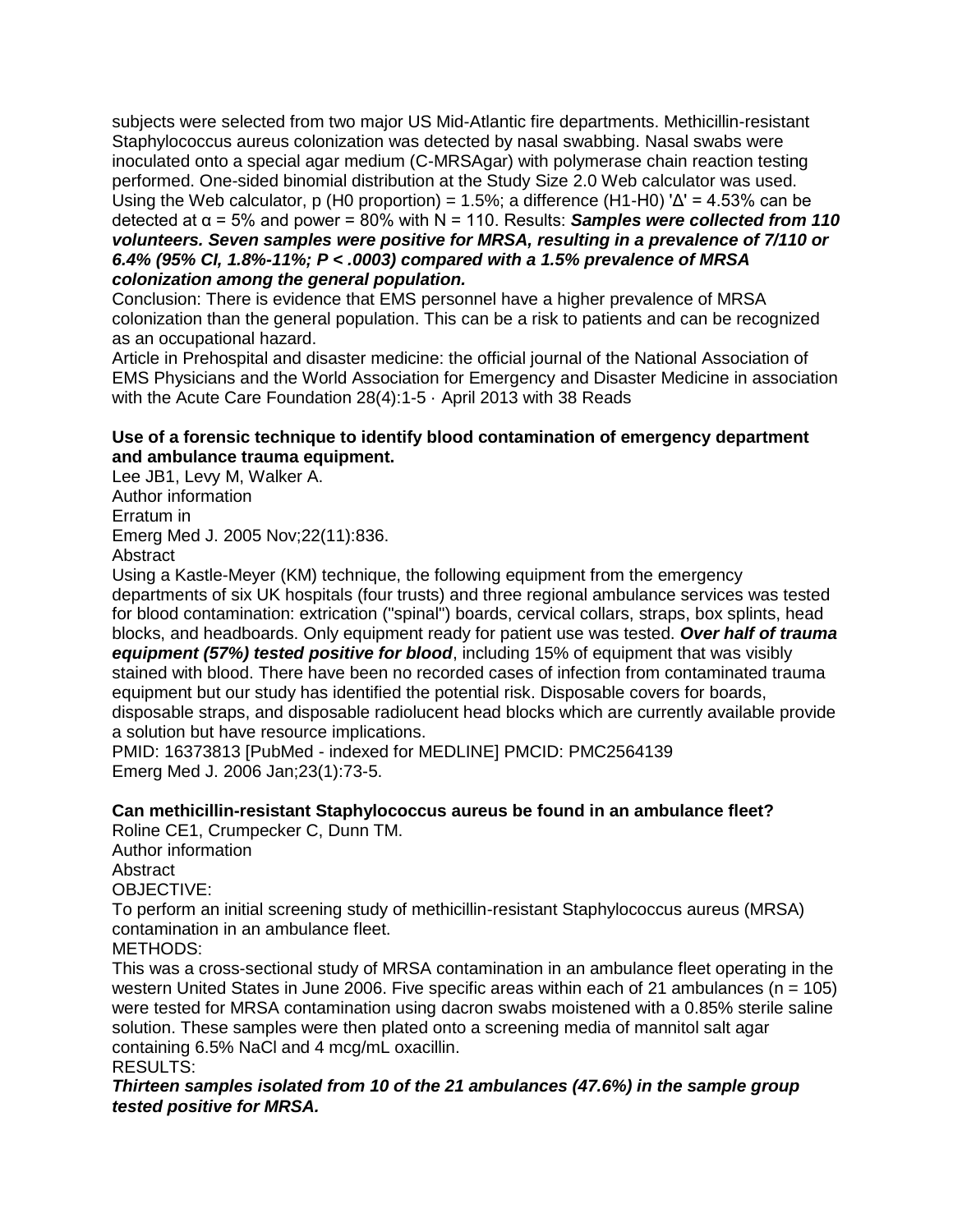## **CONCLUSIONS:**

**The results of this preliminary study suggest that ambulances operating in the emergency medical services (EMS) system may have a significant degree of MRSA contamination and may represent an important reservoir in the transmission of potentially serious infections to patients. Comment in**

**Prevalence of methicillin-resistant Staphylococcus aureus colonization in emergency medical service providers. [Am J Emerg Med. 2011]**

**PMID: 17454817 [PubMed - indexed for MEDLINE] Prehosp Emerg Care. 2007 Apr-Jun;11(2):241-4.**

**The prevalence of methicillin-resistant staphylococcus aureus among out-of-hospital care providers and emergency medical technician students.**

**Miramonti C1, Rinkle JA, Iden S, Lincoln J, Huffman G, Riddell E, Kozak MA.**

**Author information**

**Abstract**

**OBJECTIVE:**

**We compared the methicillin-resistant Staphylococcus aureus (MRSA) carrier rate among outofhospital care providers with greater than six months' experience in emergency medical services (EMS) care with that of emergency medical technician (EMT) students with two months or less of observation time as part of their clinical training. METHODS:**

**We conducted a prospective study utilizing a convenience sample of out-of-hospital care providers and EMT students in an urban EMS system operating in the Midwest during October and November 2006. One hundred thirty-four out-of-hospital care providers and 152 EMT students were tested for MRSA susceptibility using the cefoxitin disk diffusion method. RESULTS:**

**Contrary to our hypothesis, we did not find a statistically significant difference in MRSA nasal colonization between out-of-hospital care providers (4.5%; 95% confidence interval [CI] 1.0, 8.0) and EMT students (5.3%; 95% CI 1.7, 8.8). A subgroup analysis showed that among outofhospital**

**care providers, paramedics had a higher rate of nasal colonization than EMTs (5.6% vs. 2.2%).**

**CONCLUSION:**

*We found that out-of-hospital care providers and EMT students had higher nasal colonization rates than the reported rate for the U.S. population (0.084% at the time the study was conducted and 1.5% currently). It is imperative that both groups adhere to infection control practices.*

**PMID: 23098136 DOI: 10.3109/10903127.2012.717169**

**Prehosp Emerg Care. 2013 Jan-Mar;17(1):73-7. doi: 10.3109/10903127.2012.717169. Epub 2012 Oct 25.**

**Bacterial pathogens in ambulances: results of unannounced sample collection. Alves DW1, Bissell RA.**

**Author information**

**Abstract**

**The concern that the health care environment may harbor a substantial reservoir of infectious agents has been vigorously examined by microbiology and infectious disease experts. Although universal precautions and disposable equipment reduces risks to patients and providers, the ambulance remains vulnerable to bacterial contamination from biological secretions. Additionally, the nature of emergency medical services creates pressures on prehospital care providers.**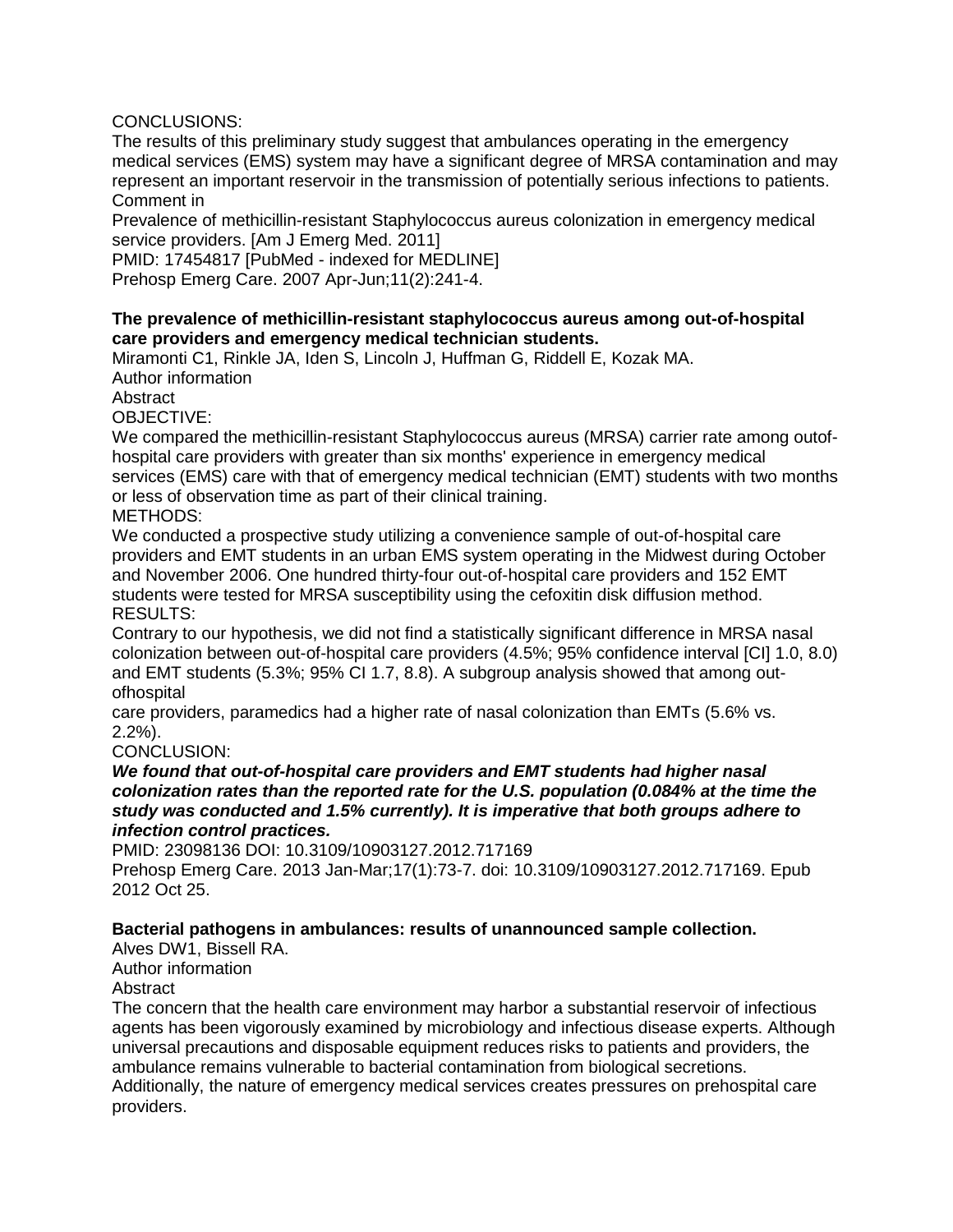### **OBJECTIVE:**

**We hypothesized that a discrepancy exists between the expectation of disinfection of reusable equipment in emergency medical services (EMS) and the cleaning that actually occurs. METHODS:**

**We chose five areas within the ambulance for specimen collection for their reasoned propensity to yield a large spectrum of bacteria. Four first-due ambulances were selected for culturing. The crews did not have advance knowledge of the study or sample collection. Specific identifications with antibiotic susceptibility were completed, identifying three multidrug resistant organisms. RESULTS:**

*Specimens from all four ambulances grew moderate-to-large quantities of environmental and skin flora.* **Newer, automated microbiological techniques and concerns regarding multipledrug-resistant organism prevalence as well as the potential for biological warfare make complete identification more important.**

**CONCLUSIONS:**

**This study examined the bacterial pathogens found in EMS vehicles. Four of the seven species isolated were substantial nosocomial pathogens, and three of these four possess formidable antibiotic resistance patterns. All of the organisms detected are susceptible to the disinfectant agents currently in common use by EMS agencies.**

**PMID: 18379921 [PubMed - indexed for MEDLINE]**

**Prehosp Emerg Care. 2008 Apr-Jun;12(2):218-24. doi: 10.1080/10903120801906721.**

**POSAiDA: presence of Staphylococcus aureus/MRSA and Enterococcus/VRE in Danish ambulances. A cross-sectional study.**

**Vikke HS1, Giebner M2.**

**Author information**

**Abstract**

**BACKGROUND:**

**Every year approximately one out of ten Danish patients contracts a healthcare associated infection (HAI). Staphylococcus aureus and Enterococcus are prominent in the group of pathogenic bacteria that underlie HAIs, causing unnecessary inconvenience and prolonging hospitalization. Bacterial colonization often occurs due to indirect patient-to-patient transmission, caused by poor hygiene compliance. This study aims to determine the level of contamination with S. aureus/MRSA and Enterococcus/VRE on presumed clean blood pressure cuffs in the Danish ambulances.**

**METHOD:**

**Blood pressure cuffs were tested for contamination with S. aureus and Enterococcus when being cleaned according to everyday guidelines in this cross-sectional study. Imprints were performed with specific agar plates after cleaning with ethanol wipes. Positive imprints were typed and antibiotic susceptibility was determined.**

**RESULTS:**

**Both S. aureus and Enterococcus were found on blood pressure cuffs thought to be clean, however, to a limited extent. The average level of contamination by S. aureus was 0.54 CFU per 25 cm(2) (SD 1.98). Minimum and maximum values ranged from 0 to 12 CFU per 25 cm(2) and 10% of the 50 samples were positive. The average level of contamination by Enterococcus was 0.06 CFU per 25 cm(2) (SD 0.42). Minimum and maximum values ranged from 0 to 3 CFU per 25 cm(2) and 2% of the 50 samples were positive. All S. aureus isolates were found to be methicillin susceptible S. aureus (MSSA) and the one Enterococcus isolate was identified as Enterococcus faecalis, negative for vancomycin resistance genes. CONCLUSION:**

*Staphylococcus aureus and Enterococcus were detectable on equipment thought to be clean.* **However, all detected bacteria showed susceptibility towards methicillin or vancomycin.**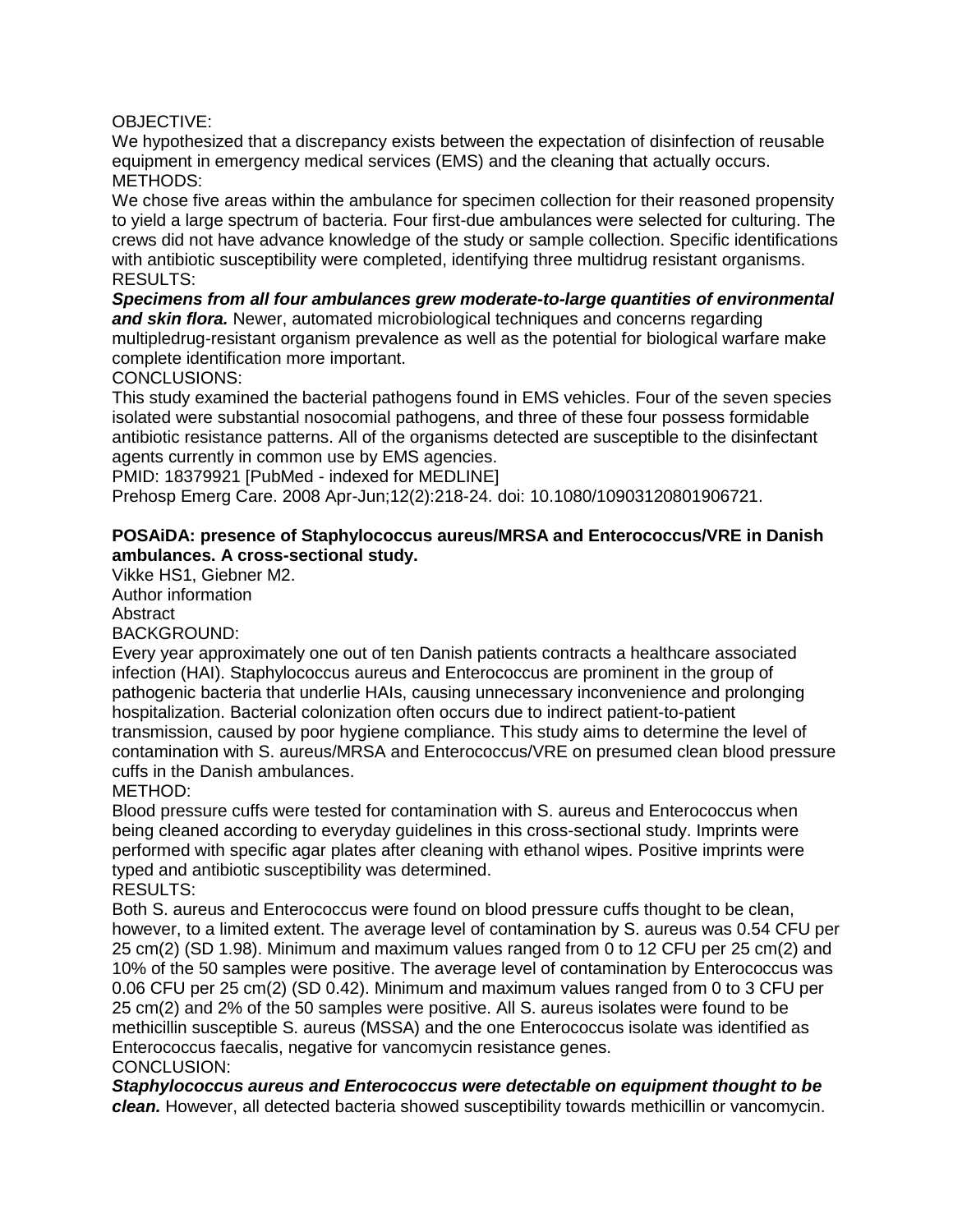**Findings of pathogens after cleaning may be due to cross-contamination, improper cleaning and limited effect of the currently used cleaning procedure and are thought to affect the risk of infection. Therefore, we recommend a thorough evaluation of current cleaning procedures as well as increased focus on and further research into hygiene challenges in a prehospital setting. Future studies should be performed in order to demonstrate the level of bacterial contamination in all areas of the medical service, e.g., the ambulance environment, medical equipment, staff uniform and hand hygiene. Furthermore, in order to establish evidence for different cleaning procedures in situ we recommend testing the effect of different cleaning interventions by interventional designs.**

# **KEYWORDS:**

**Cleaning procedures; Contamination; Emergency care; Hygiene; Infection control; Prehospital BMC Res Notes. 2016 Mar 30;9:194. doi: 10.1186/s13104-016-1982-x.**

**Prevalence of nosocomial pathogens in German ambulances: the SEKURE study. Wepler M1, Stahl W1, von Baum H2, Wildermuth S2, Dirks B1, Georgieff M1, Hafner S1. Author information**

**Abstract**

**OBJECTIVE:**

**The increasing prevalence of multidrug resistant bacteria is a problem in the inpatient care setting, and in the emergency care system. The aim of this observational, cross-sectional study was to evaluate the prevalence of pathogens on well-defined surfaces in German ambulances that have been designated as 'ready for service'.**

**METHODS:**

**After informed consent was obtained, ambulance surfaces were sampled with agar plates for microbiological examination during an unannounced visit. A standardised questionnaire was used to obtain information regarding the disinfection protocols used at each rescue station. RESULTS:**

*Methicillin resistant staphylococcus aureus contamination was present in 18 sampling surfaces from 11 out of 150 ambulance vehicles (7%) that were designated as ready for service.* **Contact surfaces directly surrounding patients or staff were most frequently contaminated with pathogens. However, bacterial contamination was not related to annual missions, methods or frequency of disinfection.**

**CONCLUSIONS:**

**In accordance with previous studies, disinfection and cleaning of areas with direct contact to patients or staff seem to be the most challenging. This should also be reflected in disinfection guidelines and the related continuing education.**

**Published by the BMJ Publishing Group Limited. For permission to use (where not already granted under a licence) please go to http://group.bmj.com/group/rights-licensing/permissions. KEYWORDS:**

**bacterial; infectious diseases; management, emergency department management; prehospital care; risk management**

**PMID: 25714107 DOI: 10.1136/emermed-2013-202551**

**Emerg Med J. 2015 May;32(5):409-11. doi: 10.1136/emermed-2013-202551. Epub 2015 Feb 24.**

**Prevalence of positive carriage of tuberculosis, methicillin-resistant Staphylococcus aureus, and vancomycin-resistant Enterococci in patients transported by ambulance: a single center observational study.**

**Ro YS1, Shin SD, Noh H, Cho SI.**

**Author information Abstract**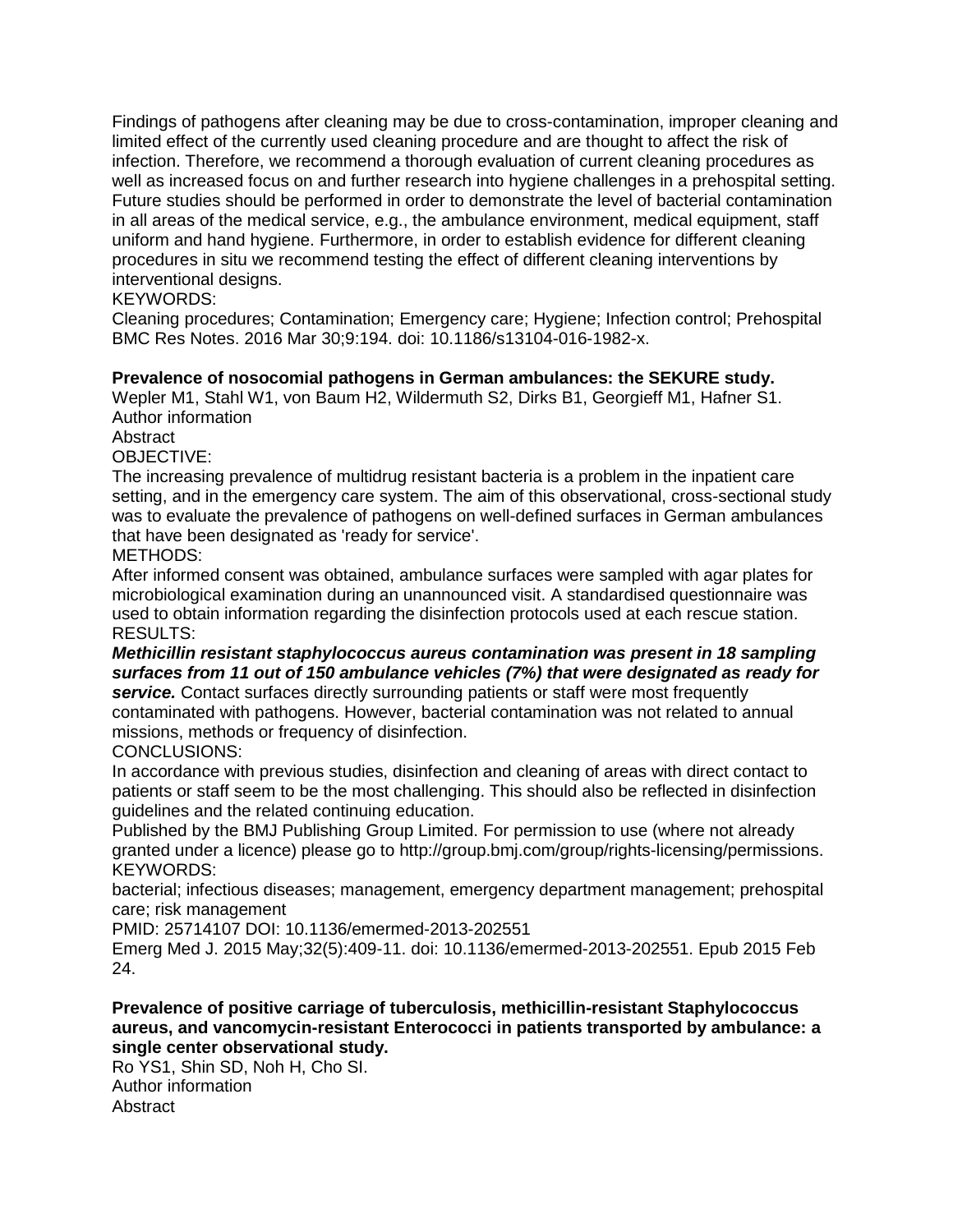### **OBJECTIVES:**

**An ambulance can be a potential source of contagious or droplet infection of a community. We estimated the prevalence of positive carriage of tuberculosis (TB), methicillin-resistant Staphylococcus aureus (MRSA), and vancomycin-resistant Enterococci (VRE) in patients transported by ambulance.**

### **METHODS:**

**This was a retrospective observational study. We enrolled all patients who visited a tertiary teaching hospital emergency department (ED). Blood, sputum, urine, body fluid, and rectal swab samples were taken from patients when they were suspected of TB, MRSA, or VRE in the ED. The patients were categorized into three groups: pre-hospital ambulance (PA) group; interfacility ambulance (IA) group; and non-ambulance (NA) group. Adjusted odds ratio (OR) and 95% confidence intervals (CI) were calculated using a multivariable logistic regression model for the prevalence of each infection.**

### **RESULTS:**

**The total number of patients was 89206. Of these, 9378 (10.5%) and 4799 (5.4%) were in the PA and IA group, respectively. The prevalence of TB, MRSA, and VRE infection were 0.3%, 1.1%, and 0.3%, respectively. In the PA group, the prevalence of TB, MRSA, and VRE were 0.3%, 1.8%, and 0.4%. In the IA group, the prevalence of TB, MRSA, and VRE were 0.7%, 4.6%, and 1.5%, respectively. The adjusted ORs (95% CI) of the PA and IA compared to the NA group were 1.02 (0.69 to 1.53) and 1.83 (1.24 to 2.71) for TB, 2.24 (1.87 to 2.69) and 5.47 (4.63 to 6.46) for MRSA, 2.59 (1.78 to 3.77) and 8.90 (6.52 to 12.14) for VRE, respectively. CONCLUSIONS:**

*A high prevalence of positive carriage of TB, MRSA, and VRE in patients transported by metropolitan ambulances was found.*

**KEYWORDS:**

**Emergency medical services; Infection; Prevalence; Resistance; Tuberculosis J Prev Med Public Health. 2012 May;45(3):174-80. doi: 10.3961/jpmph.2012.45.3.174. Epub 2012 May 31.**

**Detection and analysis of Staphylococcus aureus isolates found in ambulances in the Chicago metropolitan area.**

**Rago JV1, Buhs LK, Makarovaite V, Patel E, Pomeroy M, Yasmine C.**

**Author information**

**Abstract**

**BACKGROUND:**

**Given the frequency with which many different strains of Staphylococcus aureus are found in various prehospital settings, this study sought to characterize S aureus isolates taken from one such environment. The objectives were to determine the frequency of S aureus in front-line, advanced life support (ALS) ambulances throughout the Chicago metropolitan area, and to generate antibiograms (antibiotic resistance profiles) for each S aureus isolate using 8 clinically relevant antibiotics.**

### **METHODS:**

**Samples were obtained from 26 sites in 71 ambulances from 34 different Chicago-area municipalities. Selected colonies that demonstrated a growth pattern consistent with that of S aureus were subjected to a latex agglutination test specific for S aureus. Antibiograms and genetic analyses were performed on all latex agglutination test-positive isolates. RESULTS:**

*At least one S aureus isolate was found in approximately 69% of all ambulances in the study.* **Of all isolates detected, 77% showed resistance to at least one antibiotic, and 34% displayed resistance to 2 or more antibiotics. Some level of oxacillin resistance was found in 21% of isolates; however, only slightly more than half of these oxacillin-resistant isolates were**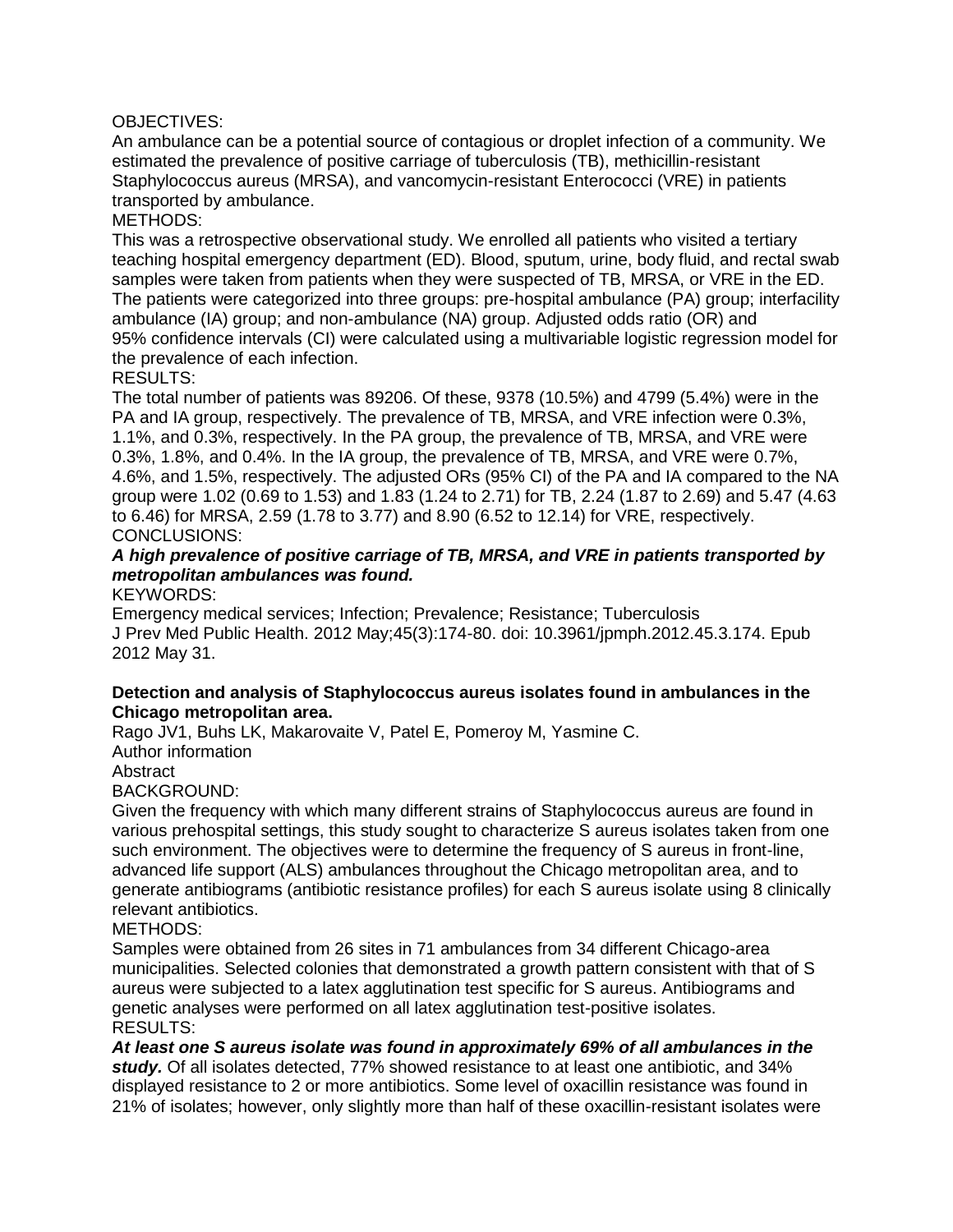**found to carry the methicillin-resistant S aureus-specific SCCmec cassette. Some 12% of all isolates were ultimately determined to be methicillin-resistant S aureus, whereas the remaining 88% were methicillin-sensitive S aureus with varying antibiograms. CONCLUSIONS:**

*Antibiotic resistance appears to be prevalent in S aureus isolates detected in Chicago area ALS ambulances.* **Given the ease with which S aureus can survive on inanimate surfaces and exchange antibiotic resistance elements, a conscientious approach to the application of existing cleaning techniques, especially in key ambulance sites, is needed. Future work will include further characterizing isolates using multiple techniques, as well as follow-up studies with interested municipalities.**

**Copyright © 2012 Association for Professionals in Infection Control and Epidemiology, Inc. Published by Mosby, Inc. All rights reserved.**

**PMID: 22440671 DOI: 10.1016/j.ajic.2011.08.021**

**Am J Infect Control. 2012 Apr;40(3):201-5. doi: 10.1016/j.ajic.2011.08.021.**

**Meticillin-resistant Staphylococcus aureus (MRSA) contamination of ambulance cars after short term transport of MRSA-colonised patients is restricted to the stretcher. Eibicht SJ1, Vogel U.**

**Author information**

**Abstract**

**Cabin surfaces of ambulance cars transporting hospitalised patients are at risk of meticillinresistant**

**Staphylococcus aureus (MRSA) contamination. In this study ambulance cars were analysed for the presence of MRSA immediately after transport of MRSA-colonised or -infected patients (two sites at the stretcher, three sites at the interior walls). Eighty-nine of 100 transport events, which fulfilled the inclusion criterion of transport time less than 20 min, were further analysed. Eight ambulance cars (9%) were contaminated (90% confidence interval: 4-14%). Transport time of 11-20 min did not result in a higher contamination rate than shorter transport time of 1-10 min. MRSA was detected only on the stretcher, i.e. the headrest and the handles. Cabin walls were not contaminated.** *In conclusion, ambulance cars were contaminated with eMRSA even at short transport times.* **Disinfection after short-term transport of MRSApositive patients should be restricted to surfaces in close vicinity to the patient's position.**

**Consecutive investigation of 60 transport events in the absence of MRSA notification did not reveal any MRSA, but meticillin-susceptible S. aureus was detected in 12 cars, predominantly at handles and headrests. This finding highlights the importance of disinfection of surfaces in the vicinity of patients irrespective of the MRSA status.**

**Copyright © 2011 The Healthcare Infection Society. Published by Elsevier Ltd. All rights reserved.**

**PMID: 21440330 DOI: 10.1016/j.jhin.2011.01.015**

**J Hosp Infect. 2011 Jul;78(3):221-5. doi: 10.1016/j.jhin.2011.01.015. Epub 2011 Mar 25.**

**Bacterial contamination of ambulance oxygen humidifier water reservoirs: a potential source of pulmonary infection.**

**Cameron JL, Reese WA, Tayal VS, Clark RF, Kelso D, Gonzalez ER, Garnett AR, Ornato JP. Abstract**

**The risk and benefit of oxygen humidification during ambulance transport is unknown.** *We cultured the water in plastic multiple-use bottles of humidifiers on 30 randomly selected area ambulances during November 1985. There were 22 positive cultures.* **Potentially pathogenic bacteria (four Pseudomonas maltophilia, three Pseudomonas aeruginosa, one Klebsiella pneumoniae, and one Staphylococcus epidermidis) were found in nine samples. Assuming that the water in ambulance humidifiers should have been sterile, the findings are**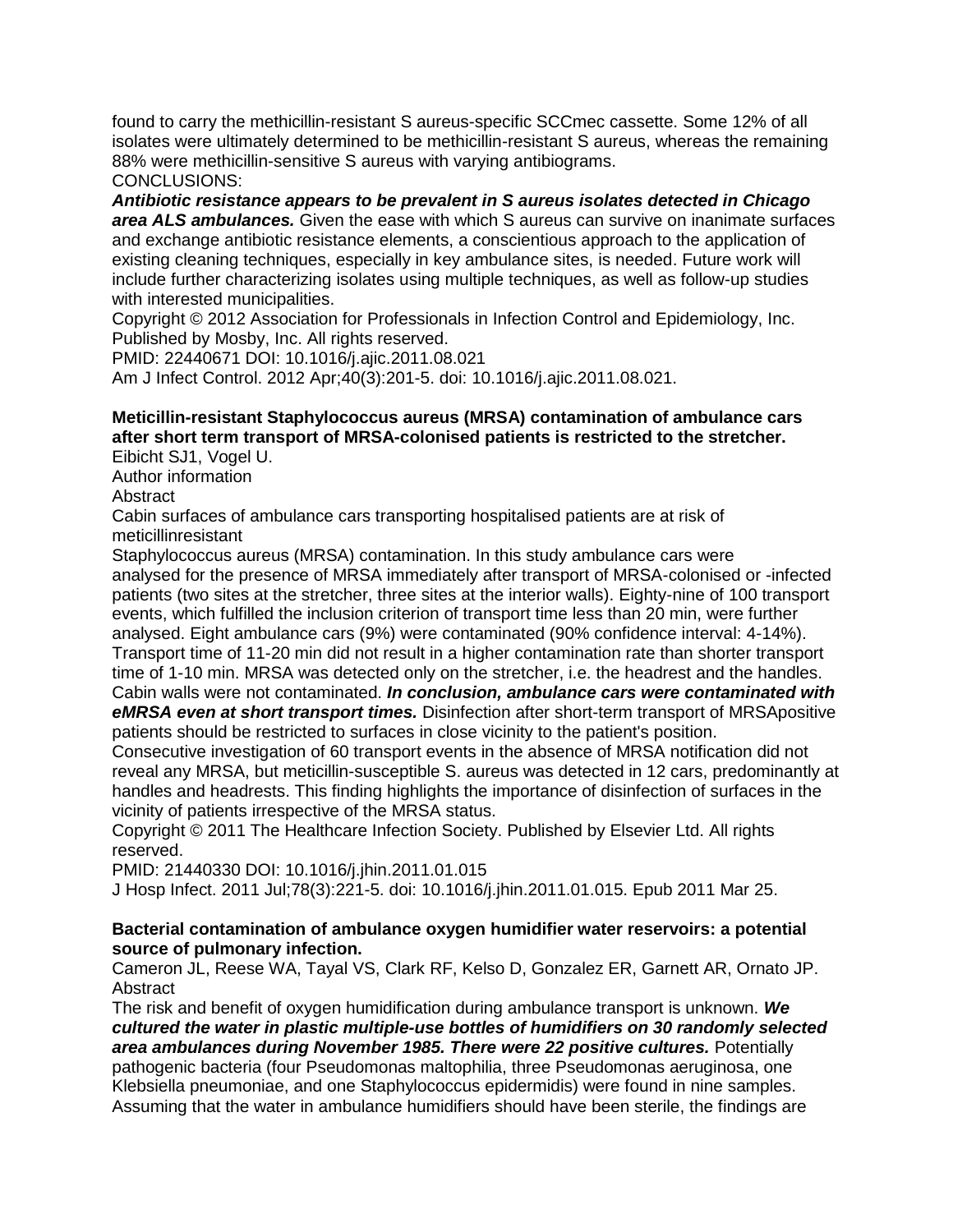**statistically significant (P less than .01). Because there is no evidence that humidification is of benefit for nonintubated patients receiving oxygen at flow rates of 4 L/min or less when environmental humidity is adequate, we suggest that such patients should receive oxygen without humidification during ambulance transport. All other patients requiring oxygen during ambulance transport should continue to receive humidified oxygen. If a multiple-use humidifier reservoir is to be used, a written policy for its use must be developed and there must be appropriate documentation of compliance with the policy. An alternative is to replace the multiple-use humidifier reservoir with single-use sterile disposable devices, which cost approximately \$2.00 per unit.**

## **PMID: 3535586**

**Ann Emerg Med. 1986 Nov;15(11):1300-2.**

**Risk stratification-based surveillance of bacterial contamination in metropolitan ambulances.**

**Noh H1, Shin SD, Kim NJ, Ro YS, Oh HS, Joo SI, Kim JI, Ong ME.**

**Author information**

**Abstract**

**We aimed to know the risk-stratification-based prevalence of bacterial contamination of ambulance vehicle surfaces, equipment, and materials. This study was performed in a metropolitan area with fire-based single-tiered Basic Life Support ambulances. Total 13 out of 117 ambulances (11.1%) were sampled and 33 sites per each ambulance were sampled using** 

**a**

**soft rayon swab and aseptic containers. These samples were then plated onto a screening media of blood agar and MacConkey agar. Specific identification with antibiotic susceptibility was performed. We categorized sampling sites into risk stratification-based groups (Critical, Semi-critical, and Non-critical equipment) related to the likelihood of direct contact with patients' mucosa.** *Total 214 of 429 samples showed positive results (49.9%) for any bacteria. Four of these were pathogenic (0.9%) (MRSA, MRCoNS, and K. pneumoniae), and 210 of these were environmental flora (49.0%). However, the prevalence (positive/number of sample) of bacterial contamination in critical, semi-critical airway, semi-critical breathing apparatus group was as high as 15.4% (4/26), 30.7% (16/52), and 46.2% (48/104), respectively.* **Despite current formal guidelines, critical and semi-critical equipments were contaminated with pathogens and normal flora. This study suggests the need for strict infection control and prevention for ambulance services.**

**KEYWORDS:**

**Ambulances; Bacterial Infections; Contamination**

**PMID: 21218040 PMCID: PMC3012836 DOI: 10.3346/jkms.2011.26.1.124**

**J Korean Med Sci. 2011 Jan;26(1):124-30. doi: 10.3346/jkms.2011.26.1.124. Epub 2010 Dec 22.**

**Prevalence of methicillin-resistant Staphylococcus aureus in ambulances in southern Maine.**

**Brown R1, Minnon J, Schneider S, Vaughn J.**

**Author information**

**Abstract**

**OBJECTIVE:**

**To determine whether methicillin-resistant Staphylococcus aureus (MRSA) could be found in ambulances in a predominantly rural state.**

**METHODS:**

**Samples were obtained from specified areas in 51 ambulances in southern Maine. These samples were tested on mannitol salt agar containing 4 microg/mL oxacillin. Resulting colonies**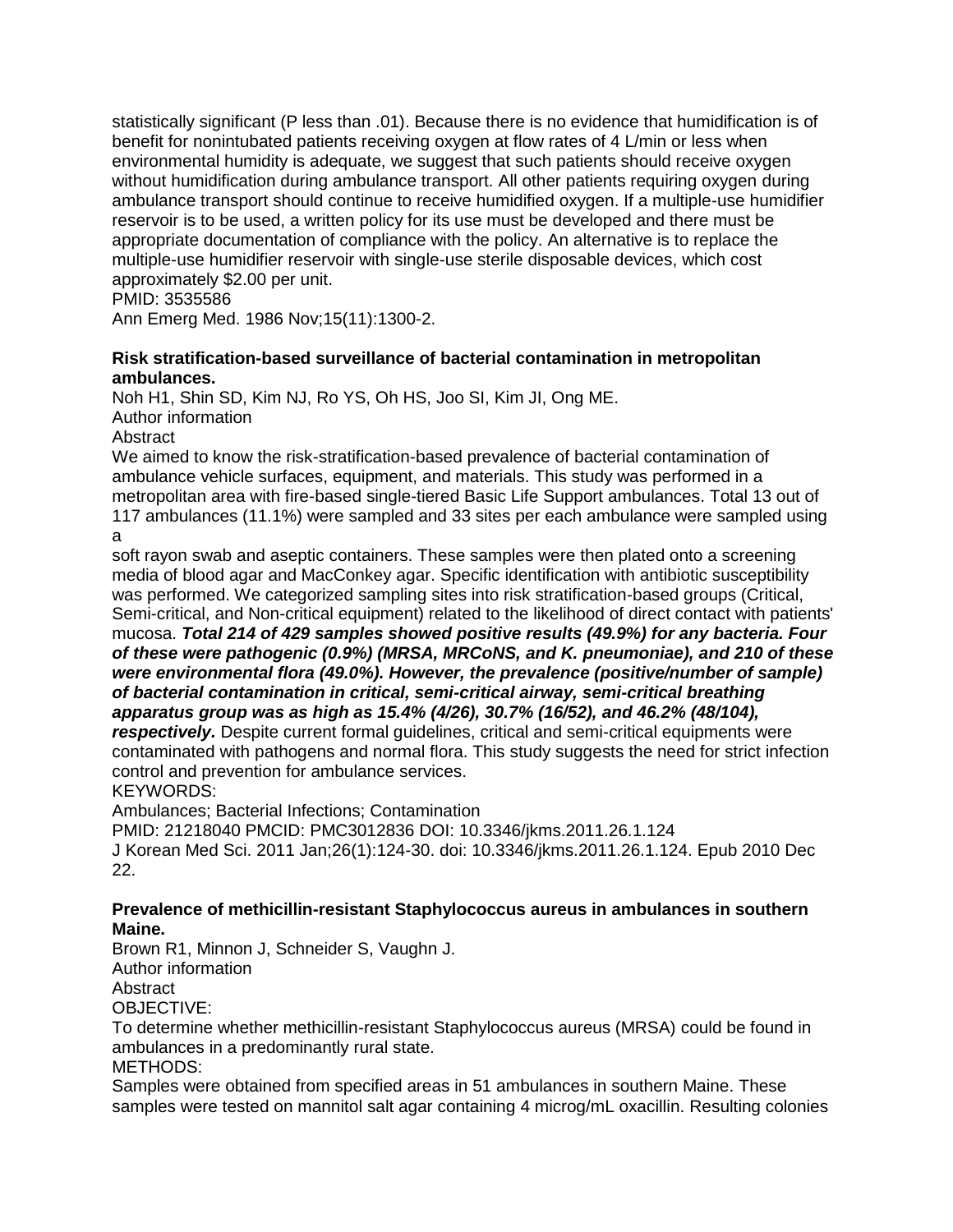**were gram-stained and tested for the presence of catalase and coagulase. RESULTS:**

*Of the 51 ambulances tested, 25 (49%) had at least one area positive for MRSA contamination.*

**CONCLUSIONS:**

**A significant number of ambulances operating in southern Maine have MRSA contamination, and ambulances may represent an important reservoir for the transmission of potentially serious infections to patients and EMS personnel. There was no statistical difference between the service types (fire-based vs. non-fire-based) or annual call volume. There was, however, a statistically significant lower rate of contamination in services that provided paid, 24-hour coverage versus those that did not.**

**PMID: 20199231 DOI: 10.3109/10903120903564480**

**Prehosp Emerg Care. 2010 Apr-Jun;14(2):176-81. doi: 10.3109/10903120903564480.**

**Detection and characterization of surface microbial contamination in emergency ambulances.**

**Varona-Barquin A1, Ballesteros-Peña S2, Lorrio-Palomino S3, Ezpeleta G4, Zamanillo V1, Eraso E1, Quindós G5.**

**Author information**

**Abstract**

**A cross-sectional study was performed in 10 emergency basic life support ambulances operating in Bilbao, Spain, to assess surface bacterial contamination.** *Presence of clinically relevant bacterial contamination suggests that disinfection of the studied basic life support ambulances was not optimal and represents a potential risk of infection for the patients transferred in them.* **It is critical to implement existing infection control and prevention protocols to resolve this issue.**

**KEYWORDS:**

**Bacteria; Emergency medical services; Environmental microbial contamination; Infection; Infection control procedures; Staphylococcus aureus**

**PMID: 27566871 DOI: 10.1016/j.ajic.2016.05.024**

**Am J Infect Control. 2017 Jan 1;45(1):69-71. doi: 10.1016/j.ajic.2016.05.024. Epub 2016 Aug 24**

**Microbial air quality and bacterial surface contamination in ambulances during patient services***.*

**Luksamijarulkul P1, Pipitsangjan S2.**

**Author information**

**Abstract**

**OBJECTIVES:**

**We sought to assess microbial air quality and bacterial surface contamination on medical instruments and the surrounding areas among 30 ambulance runs during service. METHODS:**

**We performed a cross-sectional study of 106 air samples collected from 30 ambulances before patient services and 212 air samples collected during patient services to assess the bacterial and fungal counts at the two time points. Additionally, 226 surface swab samples were collected from medical instrument surfaces and the surrounding areas before and after ambulance runs. Groups or genus of isolated bacteria and fungi were preliminarily identified by Gram's stain and lactophenol cotton blue. Data were analyzed using descriptive statistics, t-test, and Pearson's correlation coefficient with a p-value of less than 0.050 considered significant. RESULTS:**

**The mean and standard deviation of bacterial and fungal counts at the start of ambulance runs were 318±485cfu/m(3) and 522±581cfu/m(3), respectively. Bacterial counts during patient**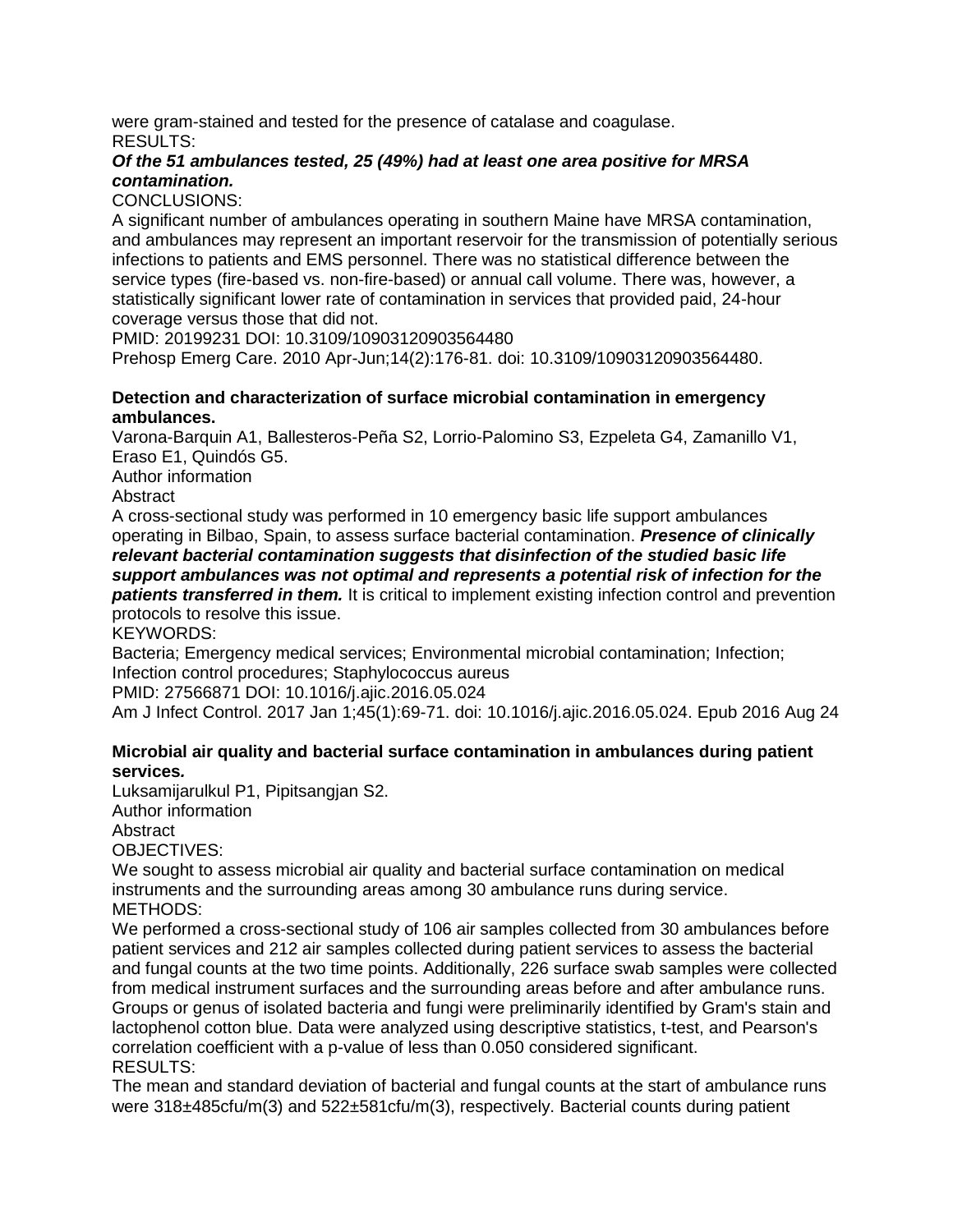**services were 468±607cfu/m(3) and fungal counts were 656±612cfu/m(3). Mean bacterial and fungal counts during patient services were significantly higher than those at the start of ambulance runs, p=0.005 and p=0.030, respectively. For surface contamination, the overall bacterial counts before and after patient services were 0.8±0.7cfu/cm(2) and 1.3±1.1cfu/cm(2), respectively (p<0.001). The predominant isolated bacteria and fungi were Staphylococcus spp. and Aspergillus spp., respectively. Additionally, there was a significantly positive correlation between bacterial (r=0.3, p<0.010) and fungal counts (r=0.2, p=0.020) in air samples and bacterial counts on medical instruments and allocated areas. CONCLUSIONS:**

*This study revealed high microbial contamination (bacterial and fungal) in ambulance air during services and higher bacterial contamination on medical instrument surfaces and allocated areas after ambulance services compared to the start of ambulance runs.* **Additionally, bacterial and fungal counts in ambulance air showed a significantly positive correlation with the bacterial surface contamination on medical instruments and allocated areas. Further studies should be conducted to determine the optimal intervention to reduce microbial contamination in the ambulance environment.**

**KEYWORDS:**

**Ambulances; Bacterial Counts; Microbiology Air**

**PMID: 25960835 PMCID: PMC4412456 DOI: 10.5001/omj.2015.23 Oman Med J. 2015 Mar;30(2):104-10. doi: 10.5001/omj.2015.23.**

**UniStatus - a cross-sectional study on the contamination of uniforms in the Danish ambulance service***.*

**Vikke HS1, Giebner M2.**

**Author information**

**Abstract**

**BACKGROUND:**

**Patients are at risk of contracting infections due to the presence of disease-causing microorganisms that can be transmitted from the medical staff's uniforms to the patient. The dual purpose of this study was to examine the contamination level of the uniforms worn by ambulance staff after a shift and to test the effect of washing of the uniform with and without a detergent containing acetic peroxide.**

**METHODS:**

**This was a cross-sectional study in which 30 ambulance staff uniforms were randomly selected for inclusion and divided into two groups. Before washing, 90 prints were performed with specific agar plates to determine bacterial contamination and to establish the prevalence of a variety of microorganisms. Group A uniforms were washed with a detergent without acetic peroxide; Group B uniforms were washed with a detergent containing acetic peroxide. RESULTS:**

**Before washing, the 90 prints had an average colony-forming units (CFU) of potentially pathogenic bacteria of 68.89 per 25 cm(2) and a prevalence of: E. coli and Pseudomonas 0%, Bacillus cereus 27.78% (CI 95% ± 9.80), Clostridium and Enterococcus 2.22% (CI 95% ± 1.96), Staphylococcus aureus 21.11% (CI 95% ± 7.80). After washing, CFU was reduced to 3.09 (CI 95% ± 5.04) per 25 cm(2) in Group A and to 1.47 (CI 95% ± 4.77) per 25 cm(2) in Group B. The prevalence of specific bacteria in either group was 0%, except for S. aureus which had a prevalence rate of 4.40% (CI 95% ± 6.10) in Group A. The difference between the contamination**

**degrees of the two groups was not significant in either test (p > 0.05). CONCLUSION:**

*Potentially pathogenic bacteria are detectable on ambulance staff uniforms when a shift ends.* **Optimal prevention of bacterial infection may be achieved by daily changing, washing at a**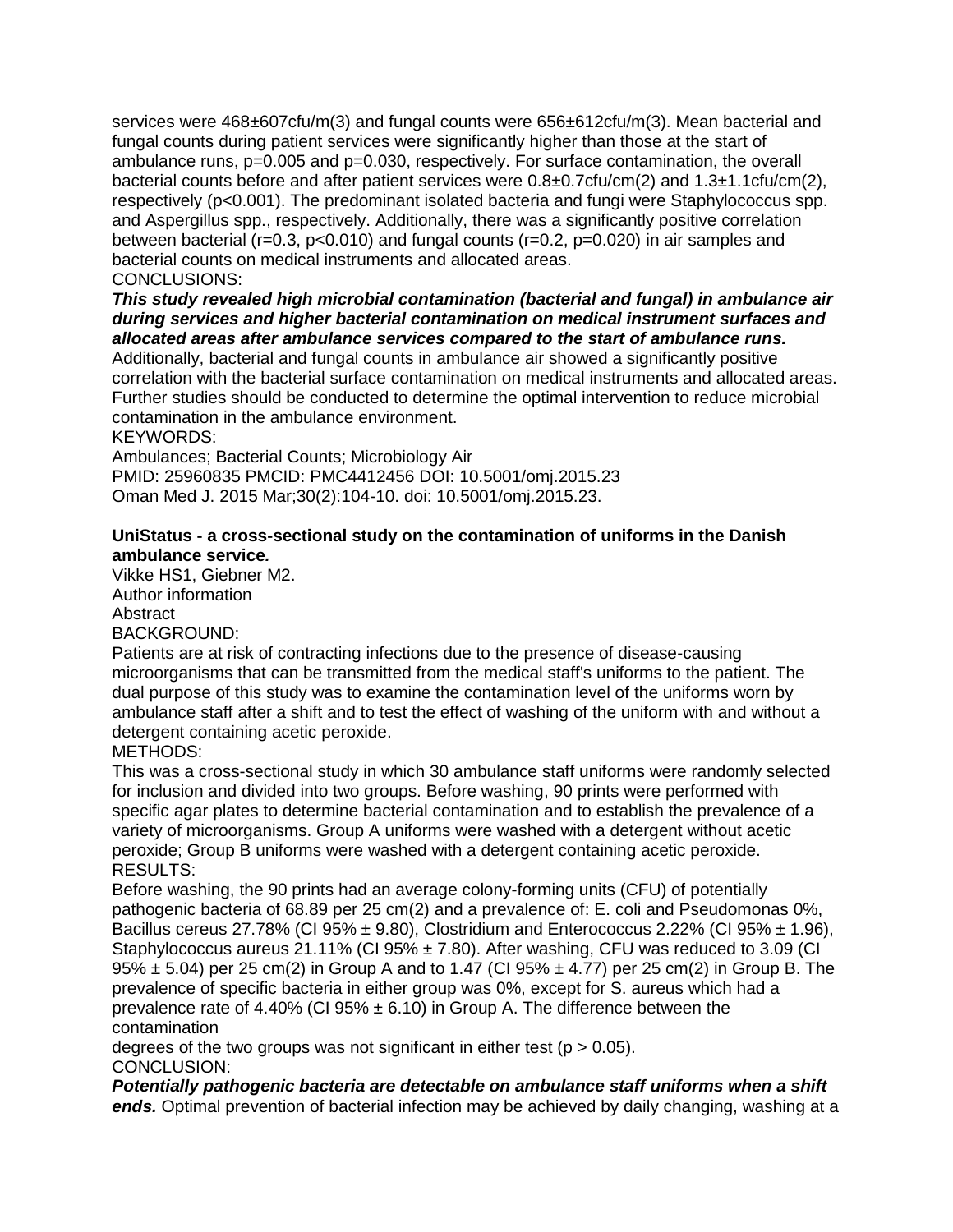**minimum of 60 degrees Celsius and use of a detergent containing acetic peroxide. PMID: 25889860 PMCID: PMC4376367 DOI: 10.1186/s13104-015-1057-4 BMC Res Notes. 2015 Mar 25;8:95. doi: 10.1186/s13104-015-1057-4.**

**Exposure of emergency medical responders to methicillin-resistant Staphylococcus aureus.**

**Sexton JD1, Reynolds KA.**

**Author information**

**Abstract**

**BACKGROUND:**

**Methicillin-resistant Staphylococcus aureus (MRSA) infections result in 19,000 deaths a year in the United States. Epidemiologic studies have shown that community-acquired infections are increasing dramatically, and strains typical of community infections are increasingly detected in hospital populations. Emergency medical responders (EMR) are exposed to both community and hospital MRSA patients, which, combined with their communal lifestyles in fire stations, results in higher risk of exposure. This study determined the occurrence and frequency of MRSA**

**and other bacterial indicators on environmental surfaces in fire stations, training sites, and offices of EMR.**

**METHODS:**

**Handled sponges were used for collection of targeted bacteria from commonly contacted environmental surfaces at EMR facilities. Biochemical tests confirmed isolates as S aureus, and MRSA was confirmed by growth on selective and differential media. An initial set of 500 samples**

**was collected at 9 fire-related facilities to identify areas of increased exposure. Subsequent studies targeted sites (n = 160) for repeat sampling that were MRSA positive. RESULTS:**

*S aureus was isolated from 10.6% (17/160) of the sampled sites. The couch and the classroom desks were the most contaminated at 20% (4/20 and 2/10, respectively). Of the S aureus isolated, 64.7% (11/17) were confirmed as MRSA.* **CONCLUSION:**

**EMR have a high potential for exposure to MRSA, not only through patient and hospital contacts but also in the fire station environment. MRSA was isolated with the highest frequency on the couches and the class desks. Although the true health significance of these exposures is unknown, improved infection control practices, such as routine handwashing and surface disinfection, are warranted to reduce MRSA exposures.**

**Copyright 2010 Association for Professionals in Infection Control and Epidemiology, Inc. Published by Mosby, Inc. All rights reserved.**

**PMID: 20381195 DOI: 10.1016/j.ajic.2010.01.004**

**Am J Infect Control. 2010 Jun;38(5):368-73. doi: 10.1016/j.ajic.2010.01.004. Epub 2010 Apr 8.**

**Nosocomial infections in ambulances and effectiveness of ambulance fumigation techniques in Saudi Arabia. Phase I study.**

**Alrazeeni D1, Al Sufi MS.**

**Author information**

**Abstract**

**OBJECTIVES:**

**To evaluate infection control and the incidence of bacterial pathogens in Emergency Medical Service (EMS) ambulances in Riyadh, Saudi Arabia. The effectiveness of fumigation techniques used for these ambulances to minimize the spread of infection to transported patients and prehospital**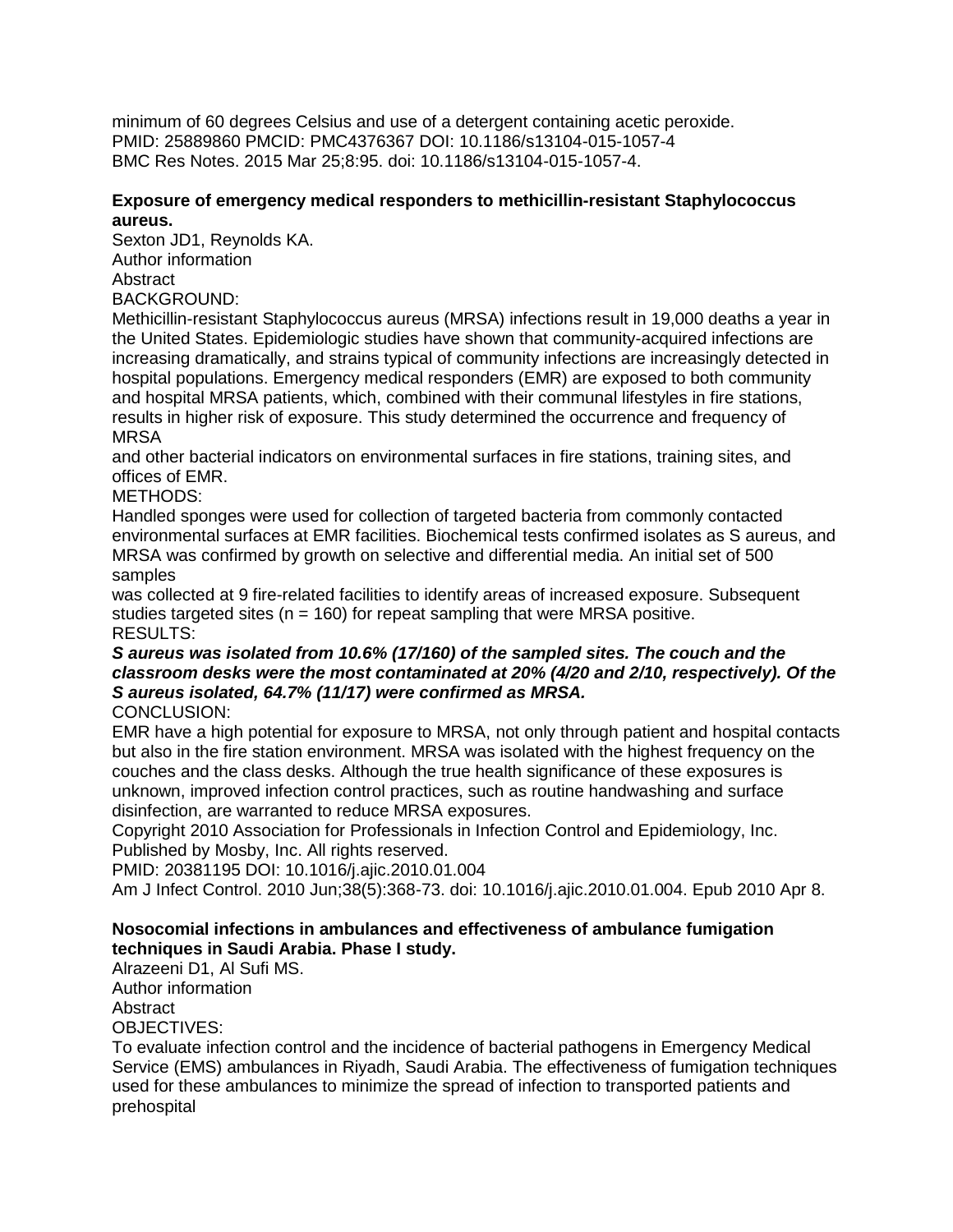**care providers was also assessed. METHODS:**

**Based on previous literature review indicating a higher propensity of microbial load, 3 areas within the ambulance, such as, stretcher handle, oxygen flow meter knob, and interior handle of the rear door were selected for specimen collection. Swab samples were collected both in the day and night shift, after the intended disinfection and cleaning (before and after fumigation). Micro-organisms were identified using standard procedures. This phase-I study was conducted at the Emergency Medical Services Department, Prince Sultan Bin AbdulAziz College of Emergency Medical Services, Al Malaz, King Saud University, Riyadh, Saudi Arabia between October and November 2013, wherein a total of 10 ambulances from the Saudi Red Crescent Authority in Riyadh were selected for inclusion in the study. RESULTS:**

**The specimens from all 10 ambulances showed similar results.** *In post disinfection and before fumigation, swab samples showed positive cultures that grew moderate to large quantities of environmental and skin flora. However, almost all organisms were susceptible to the fumigation technique.*

**CONCLUSION:**

**This study confirms the importance of evaluating the frequency and efficiency of various fumigation techniques as an ambulance is a potential reservoir for microbial transmission to patients and staff.**

**PMID: 25399212 PMCID: PMC4362147 Saudi Med J. 2014 Nov;35(11):1354-60.**

**[Knowledge of aseptics and antisepsis and following their rules as elements of infection prevention in the work of paramedics].**

**[Article in Polish] Szarpak Ł1. Author information Abstract BACKGROUND:**

**Tlhe health-care professionals, particularly paramedics are exposed to bloodborne infections during medical rescue operations. The aim of this study was to assess knowledge of bloodborne infections, their prevention and interrupted routes of infection transmission among paramedics. MATERIALS AND METHODS:**

**The study comprised 220 paramedics employed in emergency departments and ambulance services. Material was collected using an anonymus questionnaire, developed for the purpose of this study.**

**RESULTS:**

**As many as 80% of the surveyed people reported frequent contact with patients' blood; 65% of the paramedics before establishing the intravenous access palpates the conduct of the vein; 81% introduce peripheral venous catheter directly after disinfection of the skin; and 98% apply personal protection measures.**

**CONCLUSIONS:**

**The analysis of knowledge of asepsis and antisepsis of bloodborne infections among paramedics points to a series of shortcomings in their adequate preparation to reduce the effects of exposure to infectious material. However, it should be emphasized that people with higher education presented a higher level of knowledge than those with postsecondary vocational education. In the opinion of the study group mandatory training in the discussed area would prove to be the most effective method for reducing the number of bloodborne infections. PMID: 23829068**

**Med Pr. 2013;64(2):239-43.**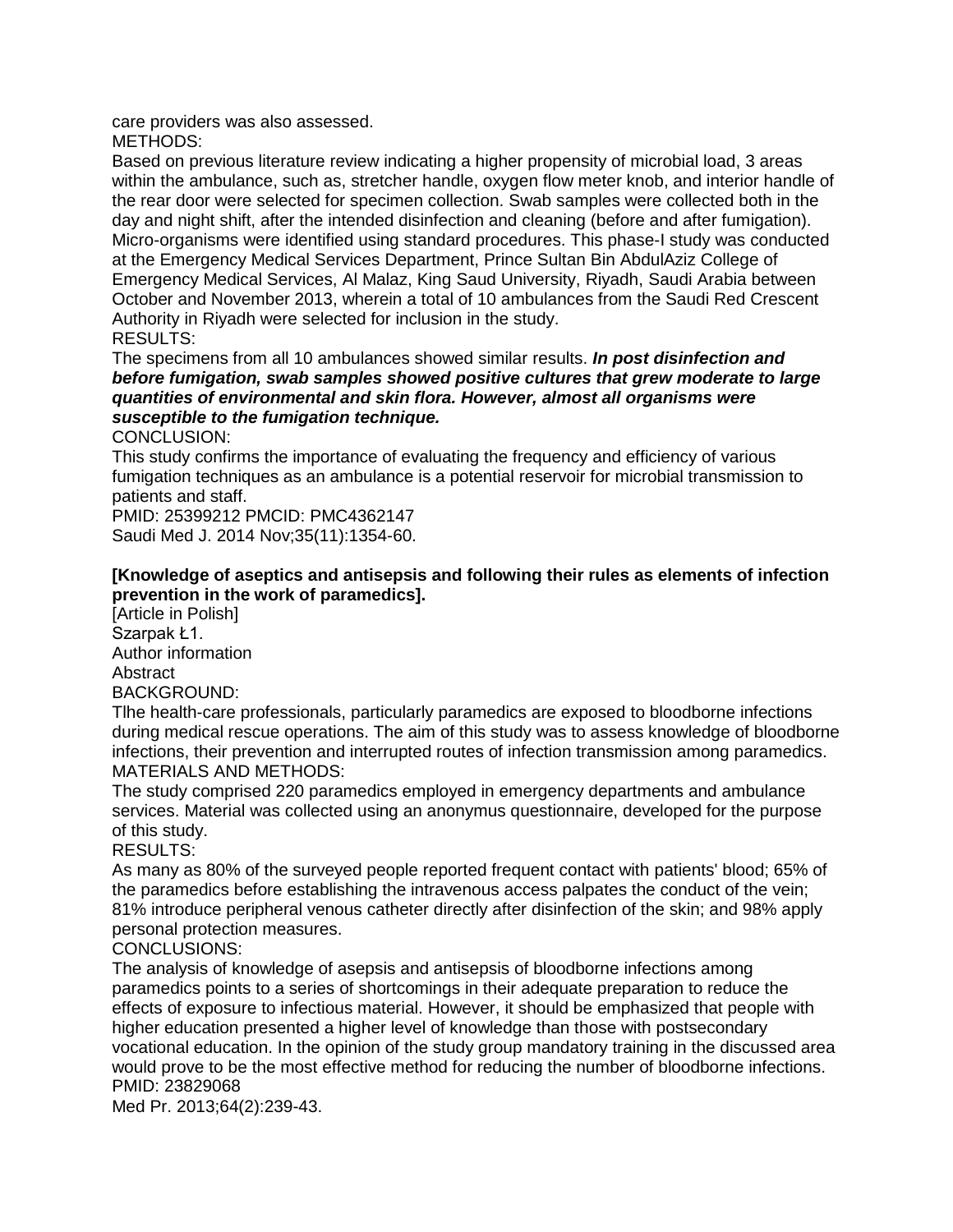**Ambulance personnel adherence to hygiene routines: still protecting ourselves but not the patient.**

**Emanuelsson L1, Karlsson L, Castrèn M, Lindström V.**

**Author information**

**Abstract**

**OBJECTIVES:**

**It is well known that adherence to hygiene routines leads to increased quality of care and safety for patients and personnel in hospitals. However, there have been few studies describing hygiene in ambulances, despite the fact that many patients receive advanced medical care and treatment from ambulance services before arriving at an emergency department. Therefore, the purpose of this study was to describe the adherence of ambulance personnel to hygiene routines in the ambulances.**

**METHODS:**

**A participant observation study in the County of Värmland (Sweden) was conducted over 1 day in November 2010. Seven hygiene-related variables were collected during the observations: disinfection of hands before and after patient contact; correct use of gloves, gowns and shortsleeved**

**uniforms; no rings, watches, or bracelets; and short or tied back hair during patient care.**

**RESULT:**

**A total of 68 observed ambulance assignments were analyzed in terms of the adherence of personnel to hygiene routines.** *In 34% of the observed cases, hand rub was used before patient care and, in 72% of the observed cases, the ambulance personnel used hand rub after patient care. Correct adherence to the rule requiring use of a short-sleeved uniform was found in 28% of the observations. Correct adherence to the rule regarding short or tied back hair was found in 91% of the observations.*

**CONCLUSION:**

**The ambulance personnel were found to have relatively good adherence to some hygiene routines, but not all. The adherence by ambulance personnel to all of the seven observed variables was correct in only 3% of the assignments.**

**PMID: 22850089 DOI: 10.1097/MEJ.0b013e328357938e**

**Eur J Emerg Med. 2013 Aug;20(4):281-5. doi: 10.1097/MEJ.0b013e328357938e.**

**Hand Washing Practices Among Emergency Medical Services Providers. Bucher J1, Donovan C1, Ohman-Strickland P2, McCoy J1.**

**Author information**

**Abstract**

**INTRODUCTION:**

**Hand hygiene is an important component of infection control efforts. Our primary and secondary goals were to determine the reported rates of hand washing and stethoscope cleaning in emergency medical services (EMS) workers, respectively. METHODS:**

**We designed a survey about hand hygiene practices. The survey was distributed to various national EMS organizations through e-mail. Descriptive statistics were calculated for survey items (responses on a Likert scale) and subpopulations of survey respondents to identify relationships between variables. We used analysis of variance to test differences in means between the subgroups.**

**RESULTS:**

**There were 1,494 responses. Overall, reported hand hygiene practices were poor among prehospital**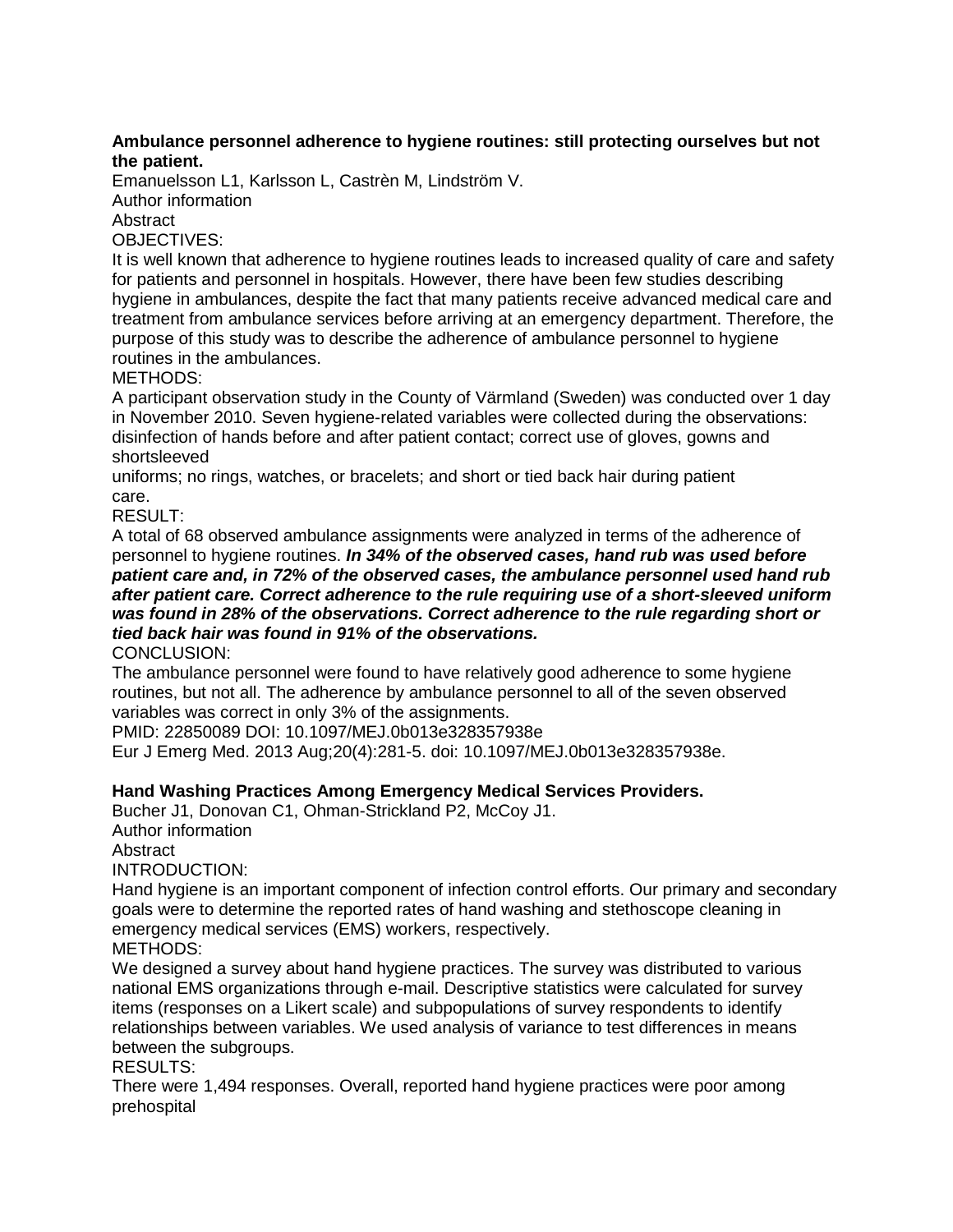**providers in all clinical situations. Women reported that they washed their hands more frequently than men overall, although the differences were unlikely to be clinically significant. Hygiene after invasive procedures was reported to be poor. The presence of available hand sanitizer in the ambulance did not improve reported hygiene rates but improved reported rates of cleaning the stethoscope (absolute difference 0.4, p=0.0003). Providers who brought their own sanitizer were more likely to clean their hands.**

**CONCLUSION:**

*Reported hand hygiene is poor amongst pre-hospital providers.* **There is a need for future intervention to improve reported performance in pre-hospital provider hand washing. PMID: 26587098 PMCID: PMC4644042 DOI: 10.5811/westjem.2015.7.25917 West J Emerg Med. 2015 Sep;16(5):727-35. doi: 10.5811/westjem.2015.7.25917. Epub 2015 Oct 20.**

**Hand hygiene in emergency medical services.**

**Teter J, Millin MG, Bissell R.**

**Abstract**

**BACKGROUND:**

**Hospital-acquired infections (HAIs) affect millions of patients annually (World Health Organization. Guidelines on Hand Hygiene in Healthcare. Geneva: WHO Press; 2009). Hand hygiene compliance of clinical staff has been identified by numerous studies as a major contributing factor to HAIs around the world. Infection control and hand hygiene in the prehospital environment can also contribute to patient harm and spread of infections. Emergency medical services (EMS) practitioners are not monitored as closely as hospital personnel in terms of hand hygiene training and compliance. Their ever-changing work environment is less favorable to traditional hospital-based aseptic techniques and education. METHODS:**

**This study aimed to determine the current state of hand hygiene practices among EMS providers and to provide recommendations for improving practices in the emergency health services environment. This study was a prospective, observational prevalence study and survey,**

**conducted over a 2-month period. We selected participants from visits to three selected hospital emergency departments in the mid-Atlantic region. There were two data components to the study: a participant survey and hand swabs for pathogenic cultures. RESULTS:**

**This study recruited a total sample of 62 participants.** *Overall, the study revealed that a significant number of EMS providers (77%) have a heavy bacterial load on their hands after patient care. All levels of providers had a similar distribution of bacterial load. Survey results revealed that few providers perform hand hygiene before (34%) or in between patients (24%),* **as recommended by the Centers for Disease Control and Prevention guidelines.**

# **CONCLUSION:**

**This study demonstrates that EMS providers are potential vectors of microorganisms if proper hand hygiene is not performed properly. Since EMS providers treat a variety of patients and operate in a variety of environments, providers may be exposed to potentially pathogenic organisms, serving as vectors for the exposure of their patients to these same organisms. Proper application of accepted standards for hand hygiene can help reduce the presence of microbes on provider hands and subsequent transmission to patients and the environment. KEYWORDS:**

**hand hygiene; hand washing; infection; infection control; patient safety PMID: 25415186 DOI: 10.3109/10903127.2014.967427**

**Prehosp Emerg Care. 2015 Apr-Jun;19(2):313-9. doi: 10.3109/10903127.2014.967427. Epub**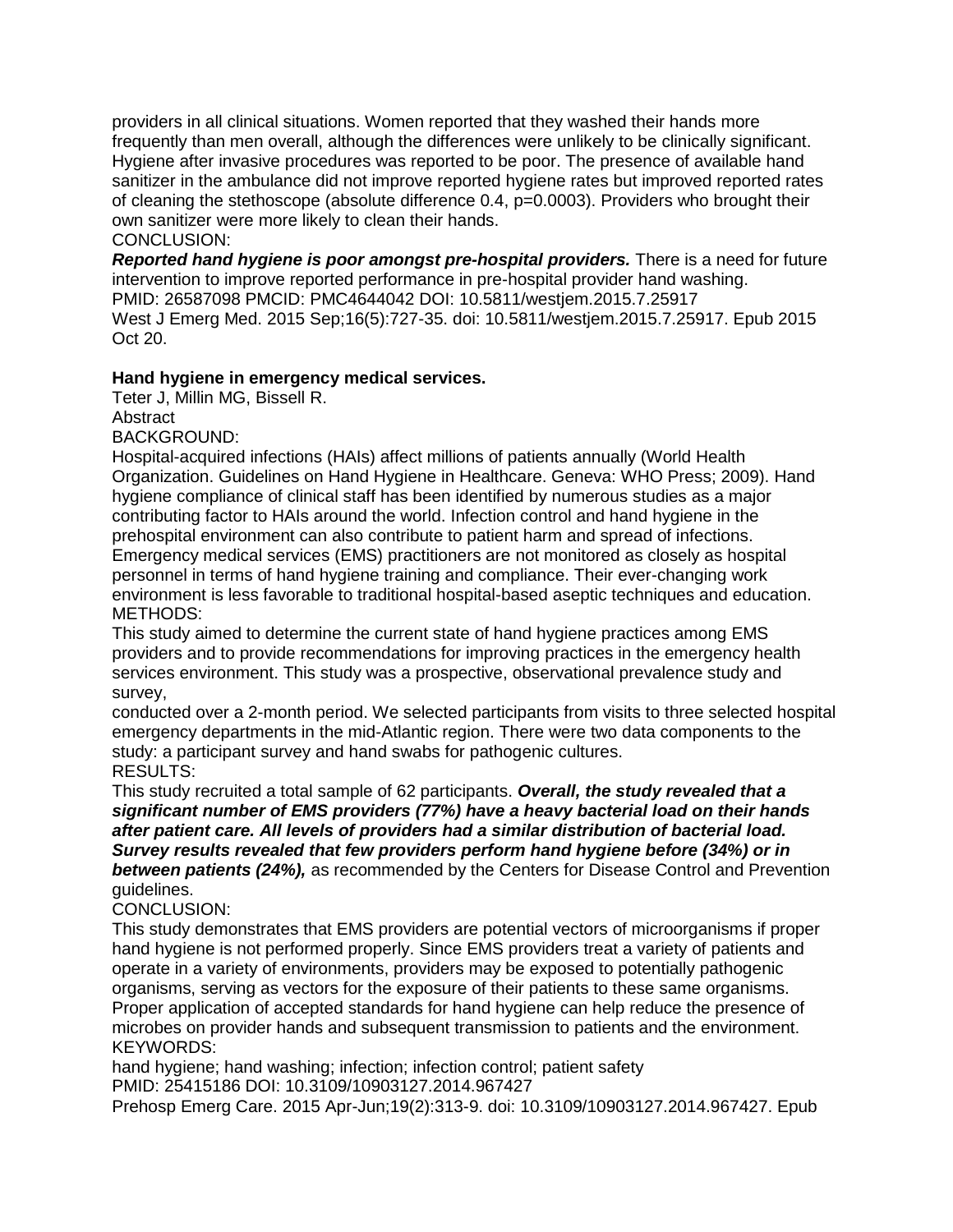**2014 Nov 21.**

**Hand sanitization rates in an urban emergency medical services system. Ho JD1, Ansari RK2, Page D3.**

**Author information**

**Abstract**

**BACKGROUND:**

**Hand sanitizing, although often a "forgotten" practice, has been demonstrated to be a leading factor in preventing infectious disease transmission in health care environments. Previous studies have looked at hand-sanitization rates in hospital settings, but we are aware of very few describing this in the prehospital setting. Because emergency medical services (EMS) providers are potential vectors of infectious disease spread, it is important to know if their handsanitization practices are sufficient.**

**OBJECTIVE:**

**The objective of this study was to describe the hand-sanitization rates for a convenience sample of an urban EMS system.**

**METHODS:**

**A convenience sampling of paramedics employed by an urban paramedic ambulance service (55,000+ runs/year) underwent prospective, blinded observation during a 6-month period. Observations were conducted by paramedic students during 8-h and 12-h shifts. Recorded data points included any modality of hand sanitizing (e.g., soap/water, anti-germicidal gels or foams, anti-germicidal wipes) immediately surrounding all patient contacts and meals. Glove use during patient contact was also recorded. Trips to the restroom were not directly observed and hand sanitizing after this event was assumed. Duration of any sanitizing event was not recorded. Data points were analyzed using simple and descriptive statistics. RESULTS:**

**Fifty-three paramedics (of 108 paramedic employees) were observed during 258 patient contacts. Paramedics were observed to sanitize their hands after 162 of these (62.8%). If hand sanitizing is assumed in the 16 immediate trips to the restroom after patient contact, the compliance rate increased to 68.9%. Hands were sanitized immediately before patient contact only three times (1.1%) and nine times during patient contact (3.5%). Gloves were not worn during 32 of the patient contacts (12.4%). Hand sanitizing occurred before 8 of 42 meals (19%) and after 25 of 42 meals (59.5%).**

### **CONCLUSIONS:**

**Hand-sanitization events were noted in this convenience sample group a majority of times in association with patient contact. However, there appears to be substantial room for improvement. This suggests that EMS services should work to improve hand-sanitization compliance. Increased instruction, education, or access to hygiene equipment should be investigated as avenues to improve future compliance.**

**Copyright © 2014 Elsevier Inc. All rights reserved.**

**KEYWORDS:**

**EMS; hand hygiene; hand sanitization; hand washing; nosocomial infection; paramedic PMID: 24680100 DOI: 10.1016/j.jemermed.2013.08.070**

**J Emerg Med. 2014 Aug;47(2):163-8. doi: 10.1016/j.jemermed.2013.08.070. Epub 2014 Mar 27.**

**Compliance with recommendations for universal precautions among prehospital providers. Eustis TC1, Wright SW, Wrenn KD, Fowlie EJ, Slovis CM.**

**Author information Abstract STUDY OBJECTIVE:**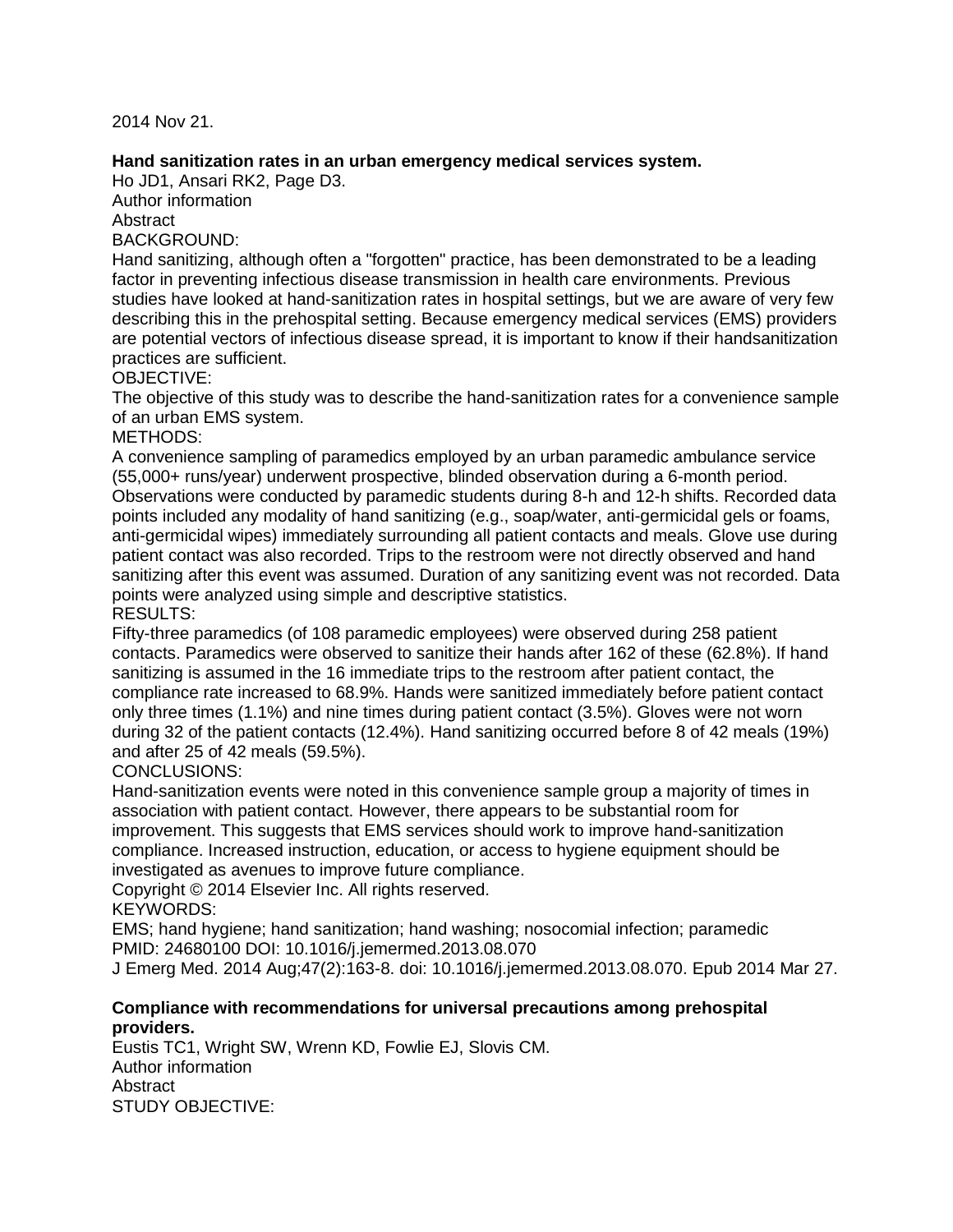**To evaluate the compliance of emergency medical responders with local employer and Centers for Disease Control and Prevention recommendations for disposal of sharps and use of personal protective equipment in the prehospital environment. DESIGN:**

**Prospective, single-blinded observational study of 297 ambulance runs conducted for 3 months. SETTING:**

**A metropolitan emergency medical service system.**

**PARTICIPANTS:**

**Sixty-nine emergency medical technicians and paramedics.**

**INTERVENTIONS:**

**None.**

**RESULTS:**

**Observers recorded the handling of sharps and the use of personal protective equipment in four situations: i.v. line placement, endotracheal intubation, large-wound management, and body fluid hazard. Emergency medical workers properly handled sharps in 24 of 65 situations (37%). They were usually compliant with glove use during the observed procedures. However, compliance with the use of other personal protective equipment was poor.**

**CONCLUSION:**

**Sharps were often improperly handled. Most workers complied with recommendations for the use of gloves but often underused goggles, masks, and gowns. Although education and restructuring of the environment and equipment may improve compliance, strong consideration should be given to developing standardized and more practical recommendations for the prehospital environment.**

**PMID: 7710158**

**Ann Emerg Med. 1995 Apr;25(4):512-5.**

**[Hygiene status of ambulances and equipment in rescue services].**

**[Article in German]**

**Kober P1, Labes H, Möller H, Hülsse C, Kramer A.**

**Author information**

**Abstract**

**PURPOSE:**

**Focus on hygienic management in ambulances is presented based on findings from hygienic microbiological sampling.**

**METHODS:**

**In 44 ambulances, the handwashing area, equipment for artificial respiration, insufflation, intubation, aspiration, intravasal catheterisation, blood-pressure measurement, and sterile materials storage were examined hygienically and microbiologically using the following methods: water sampling, imprint technique, and swab technique with subsequent cultivation on blood-, endo-, and Sabouraud agar.**

**RESULTS:**

*The highest contamination was found in the hand-washing area and on insufflation equipment (up to > or = 100,000 cfu/ml), where proof of the potential pathogens Pseudomonas, Acinetobacter, and Alcaligenes spp. was found. The second highest contamination level was found on the sphygmomanometer cuffs, stethoscopes, and respirator masks (e.g., Enterococci and S. aureus were identified).* **Apparently, the germs chiefly originate from the drinking water at the handwashing station, from the environment and mucous membranes from the skin, and intestines of the ambulance personnel. The predominant hygienic deficiensies were found in the equipment of the handwashing areas, and in the storage of resuscitation equipment and sterile materials. CONCLUSIONS:**